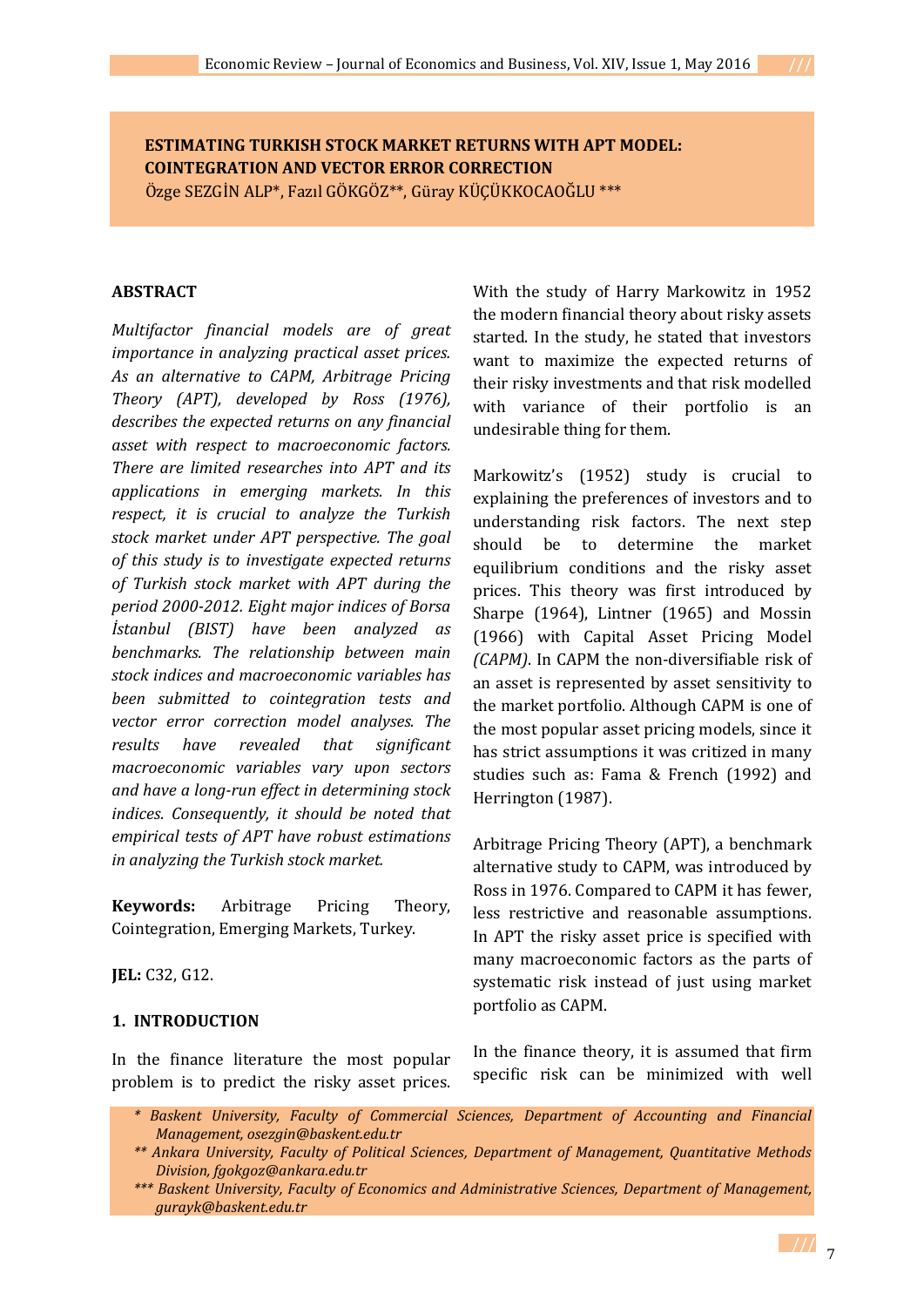diversified portfolios. Thus, the important risk for investors is a systematic risk and can be represented by different economic factors in APT.

The restriction of APT is no arbitrage condition. When this property is violated then unlimited risk free profits are possible. Therefore, it is a more realistic assumption than the strict assumptions of CAPM. It is more general than CAPM since it involves the intuition behind CAPM such as mean variance criteria but does not require utility assumption and it is not restricted to a single period modelling. The returns are approximately modelled with linear function of factor loadings (Roll & Ross 1980, p. 1076).

In the literature, there are many multifactor models using a different number of macroeconomic factors based on APT. Their results show that while the individual stock prices may be subject to firm specific factors, the overall stock market index is expected to be influenced by the macroeconomic conditions.

This paper attempts to examine the factors affecting the expected returns of the Turkish stock market, Borsa Istanbul (BIST), under APT by examining the short-run and long-run relations of major BIST-sectoral indices and Turkish macroeconomic variables with well known econometric models, namely Cointegration Analysis and Vector Error Correction Model (VECM).

The paper has three sections starting with introduction and review of the literature, including the papers about the theoretical background of APT and empirical studies conducted in this field. The second section introduces the data and methodology and depicts the empirical findings for the Turkish market. Finally, the last section concludes the paper.

### **1.1. Literature Review**

The asset pricing literature started with the studies of Sharpe (1964), Lintner (1965) and Mossin (1966). They introduced CAPM to determine the market equilibrium conditions and the risky asset prices. The alternative APT model was introduced by Ross in 1976. Although the APT multifactor asset pricing model was introduced by Ross in 1976 as an alternative to CAPM, it was empirically developed by Roll & Ross (1980), Huberman (1982), Chemberlain & Rothschild (1982), Chen et al. (1986), Fama (1990) and Ferson (1991).

Roll & Ross (1980) conducted the emprical tests of APT using the US data. As a result of their study the APT theory is supported. They have found that the expected return depends on four factor loadings of macroeconomic variables. In 1982 Chemberlain and Rothschild extended APT by defining approximate factor structure. In the paper, it is stated that the principle component analysis can be used in application of APT when determining the factors.

Humberlain (1982) stated that APT in Ross's paper is sophisticated to understand since there is no explicit definition of arbitrage and he proved that there is no need for arbitrage condition. Therefore, in the paper the arbitrage is defined explicitly and the intuition behind APT is formalized.

Chen et al. (1986) empirically modelled the stock market returns with economic state variables as systematic factors and their influence on asset pricing was investigated. They found consistent results with APT.

After APT was modelled, many studies such as: Chen et al. (1980), Fama (1990), Ferson and Harvey (1991) showed that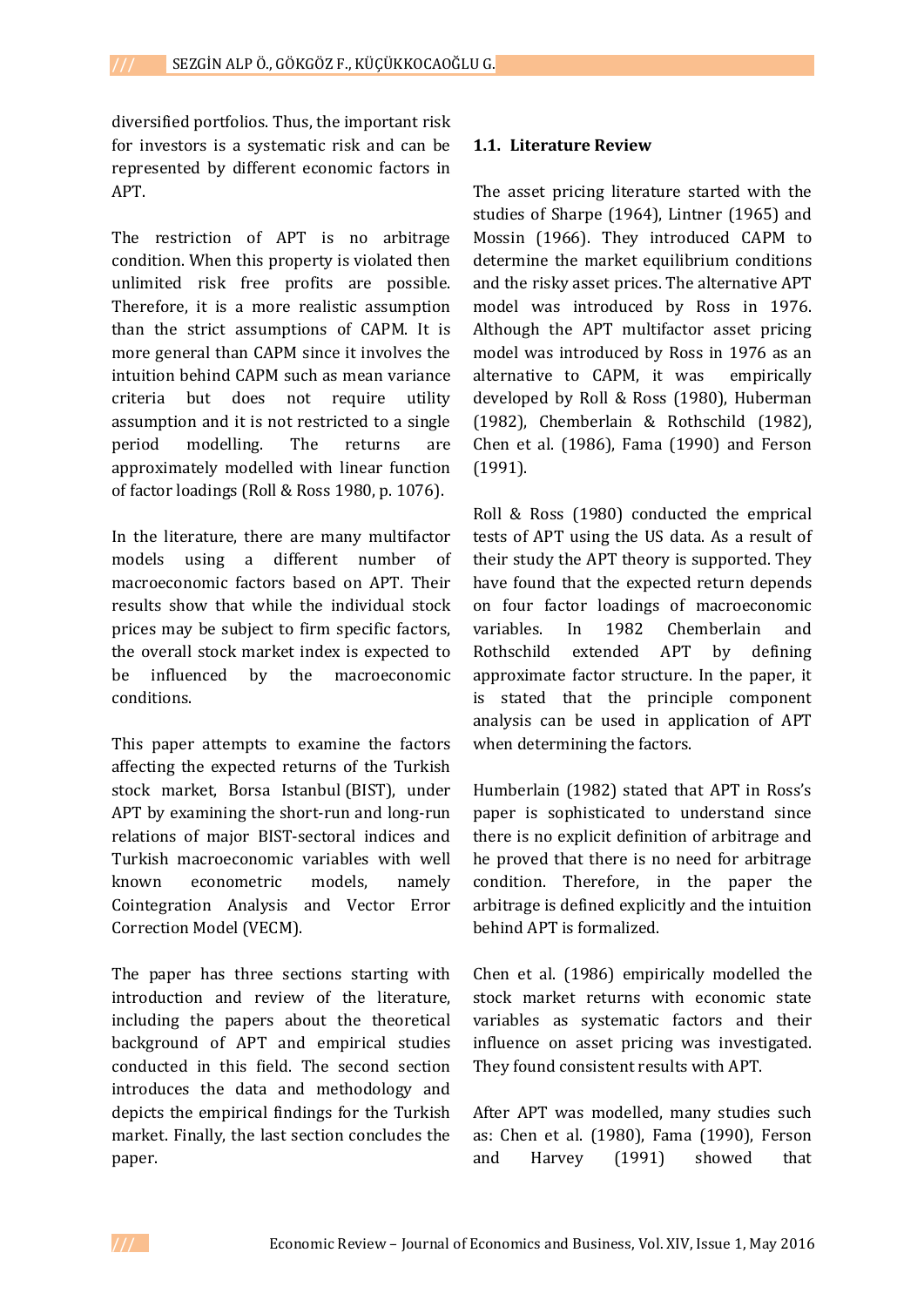macroeconomic variables are related to stock returns and have an explanatory power.

Several studies generally analyzed the shortrun relation between stock returns and macroeconomic variables. Recently, the researchers from the USA and other developed nations attempted to examine short-run and long-run relations with the Cointegration Analysis and Vector Error Correction Model (VECM) of developed economies data.

The literature on testing APT with VECM goes back to the 1990s. Abdullah & Hayworth (1993) tried to explain the S&P 500 index price movements by macroeconomic variables, such as money supply, budget deficit, trade deficit, inflation, industrial production and interest rates with VECM and Granger Causality test. They concluded that there are causality relations between macroeconomic variables except industrial production and stock prices

Thornton (1998) analyzed the relationship between real stock prices, real money balances, real income and real interest rates in Germany with VECM and Granger Causality analysis. The results of the paper show that there is a long-run relationship between stock prices and money balances and that there is a unidirectional relationship from interest rates to real stock prices.

Cheung & Ng (1998) investigated the long-run relation between five developed nations (Canada, Germany, Italy, Japan and USA) stock indices and macroeconomic variables, such as real oil prices, real consumption, real money supply, real output and real gross national product. They found significant relations between stock indices and aggregate economic variables.

Darrat & Dicken (1999) tried to examine the relationship between real, monetary and financial sectors with VECM and Granger

Causality test by including variables such as industrial production, money stock, S&P 500 index, consumer price index (CPI) and three month Treasury Bill rate. Their results indicated that the stock market is a significant indicator for money market and economic activity.

Chaudhuri & Smiles (2004) conducted VECM to analyze long-run and short-run relations between the Australian stock index and aggregate macroeconomic variables including real oil prices, real gross national product, real money supply and real private consumption. They found the empirical relation between stock prices and economic activity.

Rahman & Mustafa (2008) studied long-run and short-run effects of money supply and oil prices on S&P500 index. They only found short-run relations.

As mentioned above, many studies analyzing the effects of macroeconomic variables on stock markets for developed economies found a significant linkage. However, for developing economies, the literature on testing APT with VECM on determining the macroeconomic variables effect to the stock prices has not been well developed yet.

As the market participants and the availability of information change more frequently in emerging markets, the significance of macroeconomic variables in emerging markets differ from those of developed economies. What follows is the literature research we have conducted for emerging markets.

Adallah & Murinde (1997) investigated the interactions between exchange rates and stock prices in India, Korea, Pakistan and Philippines. The results show unidirectional causality from exchange rates to stock prices.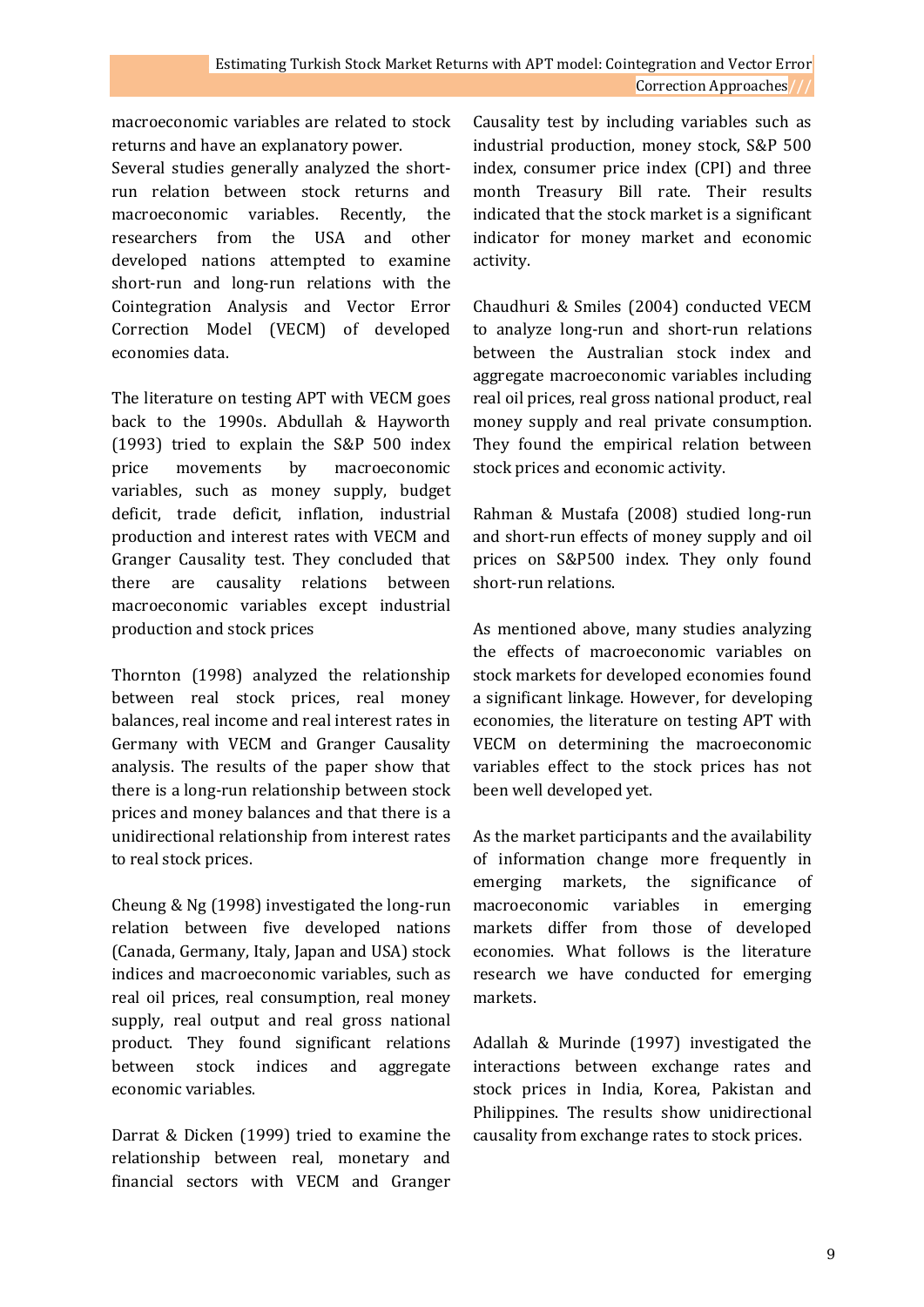İbrahim (1999) analyzed short-run and longrun relations between Malaysian stock index and consumer price index, real industrial production index, money supply, exchange rates, credit aggregates and reserves with Cointegration Analysis and Granger Causality tests. They found the long-run relation between consumer price index, credit aggregates and reserves.

Muradoğlu et al. (2001) examined the longterm relation between Istanbul Stock Exchange composite index stock returns and monetary, such as money supply, overnight interest rates and foreign exchange rates with Cointegration Analysis. Their results display no cointegration relation between these variables. However, they stated that the results may lead to incorrect evaluations as market participants in emerging markets change rapidly.

Maghayereh (2003) studied the long-run relationship between Jordanion stock prices and economic indicators, such as industrial production, inflation, interest rates, trade balance, foreign exchange, oil prices and money supply with cointegration analysis. The results illustrated that the macroeconomic variables provide a direct long-run equilibrium relation with stock index.

Gunasekarage et al. (2004) examined the influence of macroeconomic variables including money supply, Treasury Bill rate, consumer price index and exchange rate on Sri Lanka stock market return. They found both short-run and long-run significance relations.

Hasan & Javed (2009) investigated the longrun interactions between Pakistan equity market and monetary variables, including money supply, consumer price index, interest rate and exchange rate by using multivariate Cointegration Analysis and Granger Causality test. Their results provide evidence on

information transmission in stock markets having a significant impact of monetary variables.

Sohail & Hussain (2011) studied long-run and short-run dynamic relations between Pakistani stock index and macroeconomic indicators, such as consumer price index, industrial production index, real effective exchange rate, money supply and Treasury Bill rate with Cointegration Analysis. Their results revealed that there is a positive longrun relation between inflation, Gross Domestic Product (GDP) growth and exchange rate and that there is a negative relation between money supply and Treasury Bill rate.

Bekhet & Mugableh (2012) conducted an empirical examination of long-run and shortrun equilibrium relations between Malaysian stock market and macroeconomic variables. They used Pesaron, Shin and Smith (PSS) bounds test approach. The results indicated that all macroeconomic variables are cointegrated with the Malaysian stock market.

Dasgupta (2012) examined the relation between selected macroeconomic variables including GDP, inflation, foreign exchange rate and interest rate and the Indian stock index. The results show no causality relation between these variables. However, they found the long-run relation, which means that stock market did not have informational efficiency.

There are some APT studies with emerging markets data and the Turkish Stock Market data. The studies on the Turkish stock market with macroeconomic variables mostly examine the short-run relations (Kasman et al. 2011; Özlen & Ergun 2012; İnan 2011; Rjoub et al. 2009; Muzır et al. 2010 and Çifter & Özun 2007).

On the other hand, the studies on examining long-run relations between the Turkish stock market and macroeconomic variables are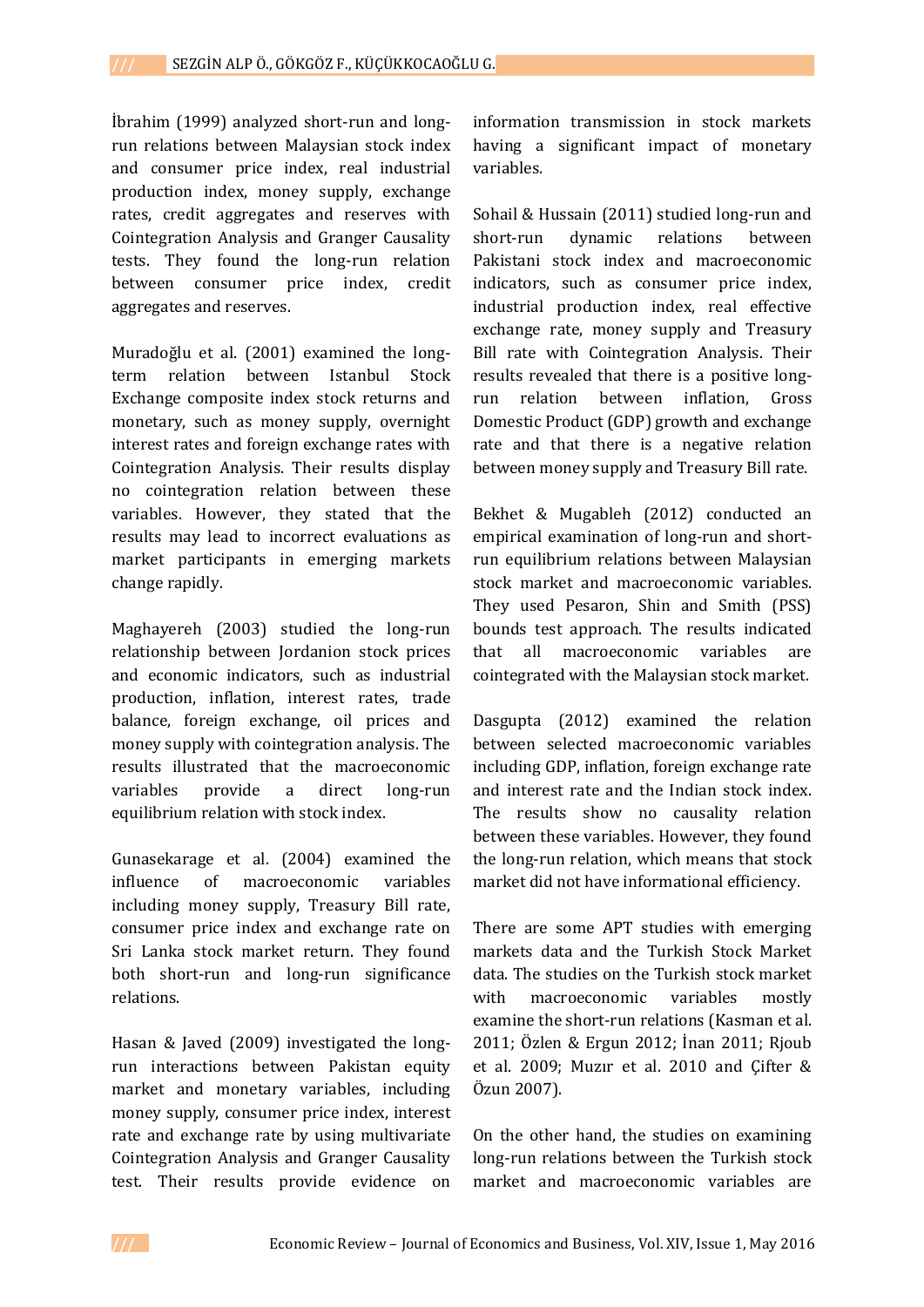limited, (Muradoğlu & Metin 1996; Muradoğlu et al. 2001 and Açıkalın et al. 2008).

# **2. EMPRICAL STUDY 2.1. Turkish Equity Market and Economy**

In accordance with *"Istanbul Stock Exchange (ISE) Regulations"* dated December 1985, ISE the organized Turkish stock exchange was officially established. The exchange transactions were initiated on January 3, 1986. The exchanges operating in the Turkish capital markets merged under Borsa İstanbul on April 3, 2013 (BIST 2012).

The main index of the Turkish stock market is the BIST-100 index. In 2012, the BIST-100 Index showed a continuous uptrend and closed the year at 78,208 points, despite downturns in April and May. In 2012, the ISE - 100 Index decreased by 52.6% in TL terms and 62.1% in US Dollar terms as compared to the previous year. In 2012, Industrials Index decreased by 34.0% (42.4% in US Dollar terms), Financial Index by 60.2% *(70.2% in US Dollar terms)* and Services Index by 45.6% *(57.7% in US Dollar terms)* (CMBT, 2012).

The total trading volume of the Turkish Equity Market in Turkish Liras *(TL)* and US dollar *(US\$)* is given in Table 2.1. The Table shows the total trading volume decrease of 10.5% in TL terms, and the decrease of 17.8% in dollar terms in 2012 compared to 2011 (CMBT, 2012).

Table 2.1 Total Trading Volume of Turkish Equity Market

| Years | TR (Billion) | US\$ (Billion) |  |  |  |  |
|-------|--------------|----------------|--|--|--|--|
| 2007  | 387.7        | 300.8          |  |  |  |  |
| 2008  | 332.6        | 261.3          |  |  |  |  |
| 2009  | 482.5        | 316.3          |  |  |  |  |
| 2010  | 635.9        | 425.7          |  |  |  |  |
| 2011  | 694.8        | 423.6          |  |  |  |  |
| 2012  | 621.9        | 347.9          |  |  |  |  |
|       |              |                |  |  |  |  |

Source: (CMBT, 2012).

By the end of 2012, 600 companies were registered with the capital markets board, of which 406 were traded on the ISE. As of the end of 2012, 99 investment companies were authorized to trade in the Turkish Equity Market. The daily average number of contracts, which stood at 405,000 in 2011, decreased by 23 percent to 312,000 in 2012 (BIST 2012).

Economic growth was 8.8% in 2011, nevertheless showing a declining trend throughout the year. The downward trend continued in 2012. The resulting annual growth reached only 2.2% for 2012 (BIST 2012).

Due to the significant depreciation of the TL and the rising commodity prices in 2011, the inflation rate was realized at 10.5 %, quite higher than the targeted rate of 5.5%. In 2012, the depreciation of the TL was limited and the inflation rate fell to 6.2 % while the target inflation was 5 %. Repo interest rate with one week maturity was maintained at a level of 5.75.

Besides, the overnight lending interest rate, which is the lower band of the interest corridor, was maintained at a level of 5 during the year, while the upper band, which is the overnight borrowing interest rate, was decreased gradually from 12.50% to 9%. The foreign currency rate, which followed a volatile trend in 2011, increased sharply towards the end of the year and during 2012 stood at around 1.80% despite small fluctuations (BIST 2012).

The current account deficit reaching 10% of GDP in 2011 and policies implemented to curb the current account deficit in 2012 resulted in a rapid reduction in the growth rate down to 2.2%, along with a 37.5% percent reduction from the previous year in the current account deficit, which declined to 6% of GDP in 2012. Unemployment rate continued to decrease as in the previous years. After falling to 9.8% in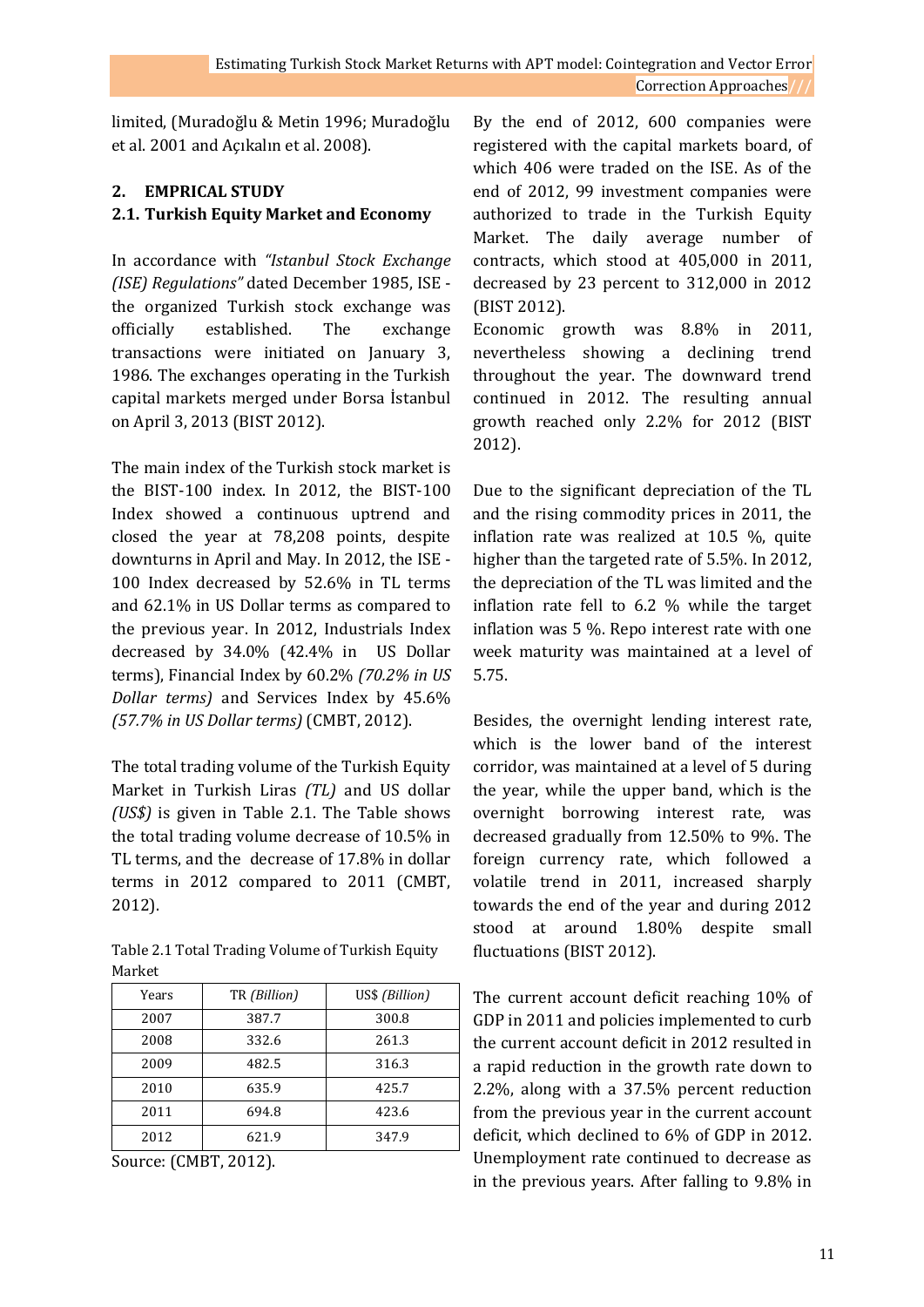2011 from 11.9 %, in 2012 unemployment rate declined further to 9.2 by a 0.6 point decrease from the previous year (CMBT, 2012).

#### **2.2. Data and Methodology**

To identify the relationships between the Turkish stock market indices and macroeconomic variables, quarterly data covering 2000 and 2012 is used. The sample consists of main stock indices\* such as: *BIST-100, BIST-30, BIST-50, BIST-SERV, BIST-REIT, BIST-FIN, BIST-IND* and *BIST-TECH* that are listed on Borsa İstanbul.

Besides, BIST-100, BIST-30 and BIST-50 stock indices include top 100, 30 and 50 stocks which are selected among the stocks of companies traded on the Turkish Stock Exchange and the stocks of real estate investment trusts and venture capital investment trusts traded on the Collective Products Market. Since some of the macroeconomic variables are determined quarterly, the values of GDP, inflation, oil prices, exchange rates, and logarithmic returns of interest rates are all arranged as quarterly. In addition, logarithmic returns of stock exchanges are estimated† quarterly.

Table A1 shows the descriptive statistics and Jarque Berra normality test results. As seen from the Table, distribution of variables shows positive or negative skewness values, which means flatter tails than the normal distribution. The kurtosis statistics also show that data is not normally distributed because values of kurtosis are deviated from 3. However, except for *BIST-SERV* and dollar rate the values are not deviated too much. Jarque Berra test results show that the null hypothesis of normality cannot be rejected for the variables except *BIST-SERV* and dollar rate at %5 significance level.

The aim of this study is to investigate the relationship between the Turkish stock market and some of the macroeconomic variables from the period 2000 to 2012 under APT. APT is a multifactor model of asset pricing defined as:

$$
r_i = E(r_i) + \sum_{j=1}^k \beta_{i,j} f_j + \varepsilon_i
$$
  
(Eq.1)

where,

 $r_i$  is the actual return on i<sup>th</sup> asset,

 $E(r_{\tilde{i}})$  is the expected return on i<sup>th</sup> asset,

 $\beta_{i,j}$  is the coefficient that measures the response or loadings of i<sup>th</sup> asset with j<sup>th</sup> factor,  $f_j$  is the j<sup>th</sup> factor and

 $\varepsilon$ <sub>i</sub> is the unsystematic components of risk for i th asset.

Here, the unsystematic risk factor  $\varepsilon_i$  of multifactor model will be close to zero for well diversified portfolio. In APT any market equilibrium must be consistent with no arbitrage condition. No arbitrage condition indicates that there is no asset in the market which has zero price and strictly positive payoff.

When these conditions are satisfied, then in order to form well diversified portfolio the weight of risk free asset will be  $(1{-}\sum_{j=1}^k \beta_{i,j})$  $-\sum_{j=1}^k \beta_{i,j}$  ) and the weight of other factors will be  $\mu_i$ *k*  $\sum_{j=1}^{k} \beta_{i,j}$ . Therefore, the expected return of the portfolio would be:

1

 $*$ BIST-SERV represents services, *BIST-REIT* represents real estate investment trusts, *BIST-FIN* represents financials, *BIST-IND* represents industrials and *BIST-TECH* represents technology sectors.

<sup>†</sup> The data is obtained from BIST, Turkish Central Bank and Turkish Statistical Institute. The inflation is represented by consumer price index and to represent the exchange rate, dollar rate is used.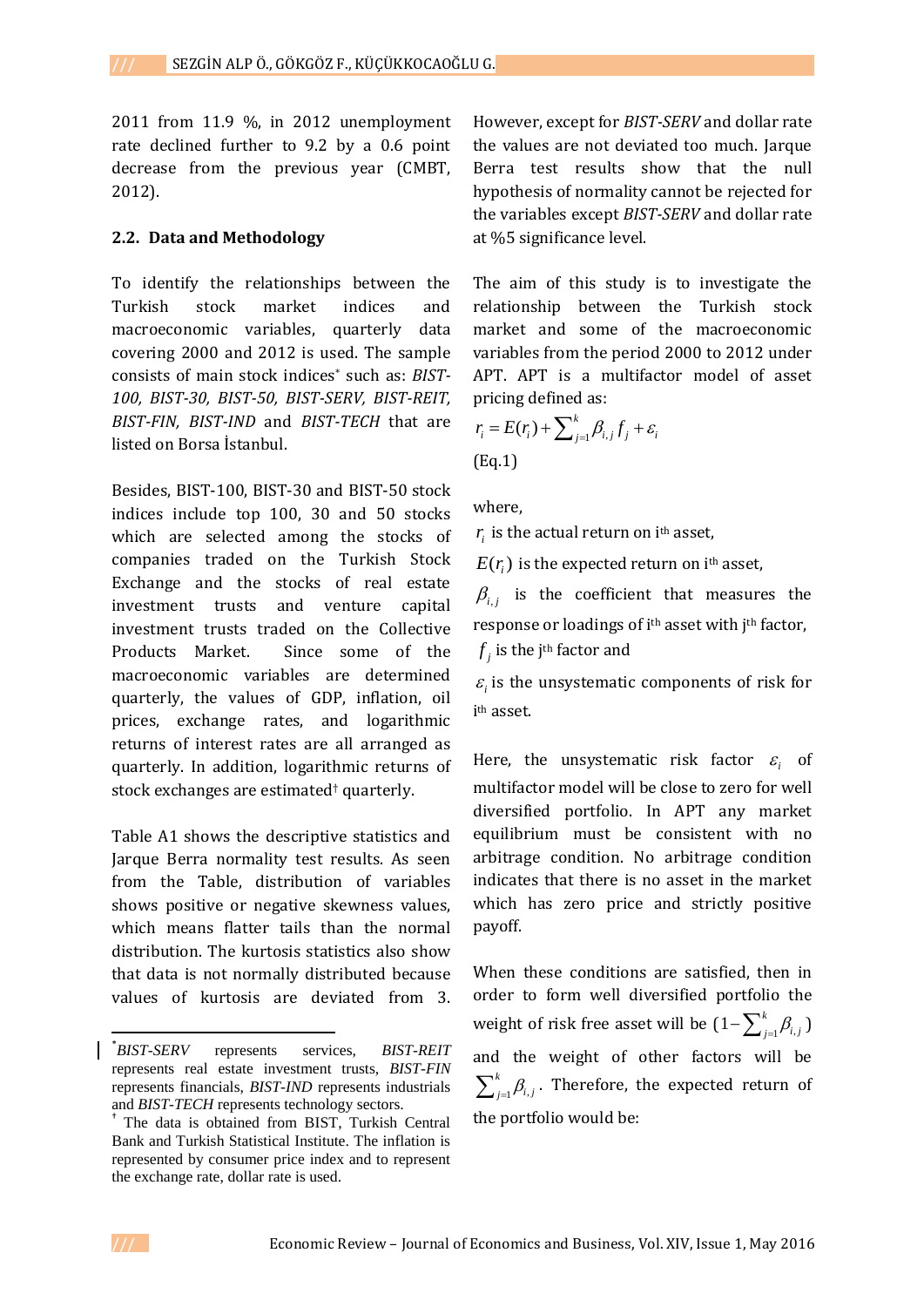$$
E(r_i) = r_f + \sum_{j=1}^k \beta_{i,j} \lambda_j
$$

(Eq.2)

Here,

 $E(r_i^{})$  is the expected return on i<sup>th</sup> asset,

 $r_f$  is the return on risk free asset,

 $\beta_{i,j}$  is the coefficient of j<sup>th</sup> factor  $% \beta_{i,j}$  and

 $\lambda_j^{\vphantom{\dagger}}$  is the risk premium of j<sup>th</sup> factor.

That gives us the APT pricing equation with the following assumptions.

- All assets have finite expected values and variances.
- **Some** investors can form well diversified portfolios.
- In the market there are no taxes and no transaction costs.

As we will investigate the relationship between the Turkish stock market and some of the macroeconomic variables from the period 2000 to 2012, the time series data analysis is needed to analyze the data. In time series modelling, stationarity is a very important concept. In some cases, while regressing one time series variable on another may result high R<sup>2</sup> even though they are not related (Gujarati 2004, p. 792).

The mentioned problem is known as *spurious regression* and caused by *nonstationarity*. Therefore, stationarity is needed for valid inferences. In addition, stationary tests are also needed to determine the order of integration in cointegration analysis. While analyzing relationships between variables to see long-run relations, cointegration analysis is very important.

There are different types of stationarity tests, also known as unit root tests. The widely used test is the Augmented Dickey Fuller (ADF) test which is introduced by Dickey & Fuller (1979). It became popular since extra lagged terms of the dependent variable can be included to eliminate autocorrelation (Sohail & Hussain 2011, p.77).

In order to conduct ADF test with a constant and a trend to test the stationarity of time series variable x, the following regression

equation is used:  
\n
$$
\Delta x_t = \beta_0 + \lambda t + \psi x_{t-1} + \sum_{i=1}^p \alpha_i \Delta x_{t-i} + u_t
$$

(Eq.3)

Here,  $\Delta$  is difference operator,  $\beta_0$  is the constant, and *t* is the trend term. In ADF the null hypothesis of  $\psi = 0$  is tested. In other words, the null hypothesis is that the time series is non-stationary.

The next step of determining relationship between variables is to investigate whether there is a cointegration between variables or not. When the long-run relationship is important then cointegration analysis is needed since it shows us the long-run comovement of the variables. A set of variables is defined as cointegrated if a linear combination of them is stationary although some of them or even all of them are nonstationary.

There are different types of cointegration tests. In this paper, the Vector Autoregressive (VAR) based cointegration test which was introduced by Johansen & Jeselius (1990) is used. This test is known as the Johansen and Jeselius cointegration test. The VAR model is a hybrid model that combines univariate time series analysis with simultaneous modeling (Brooks 2002, p.330).

Therefore, the researcher does not need to determine which variable is dependent and which is independent. The separate equations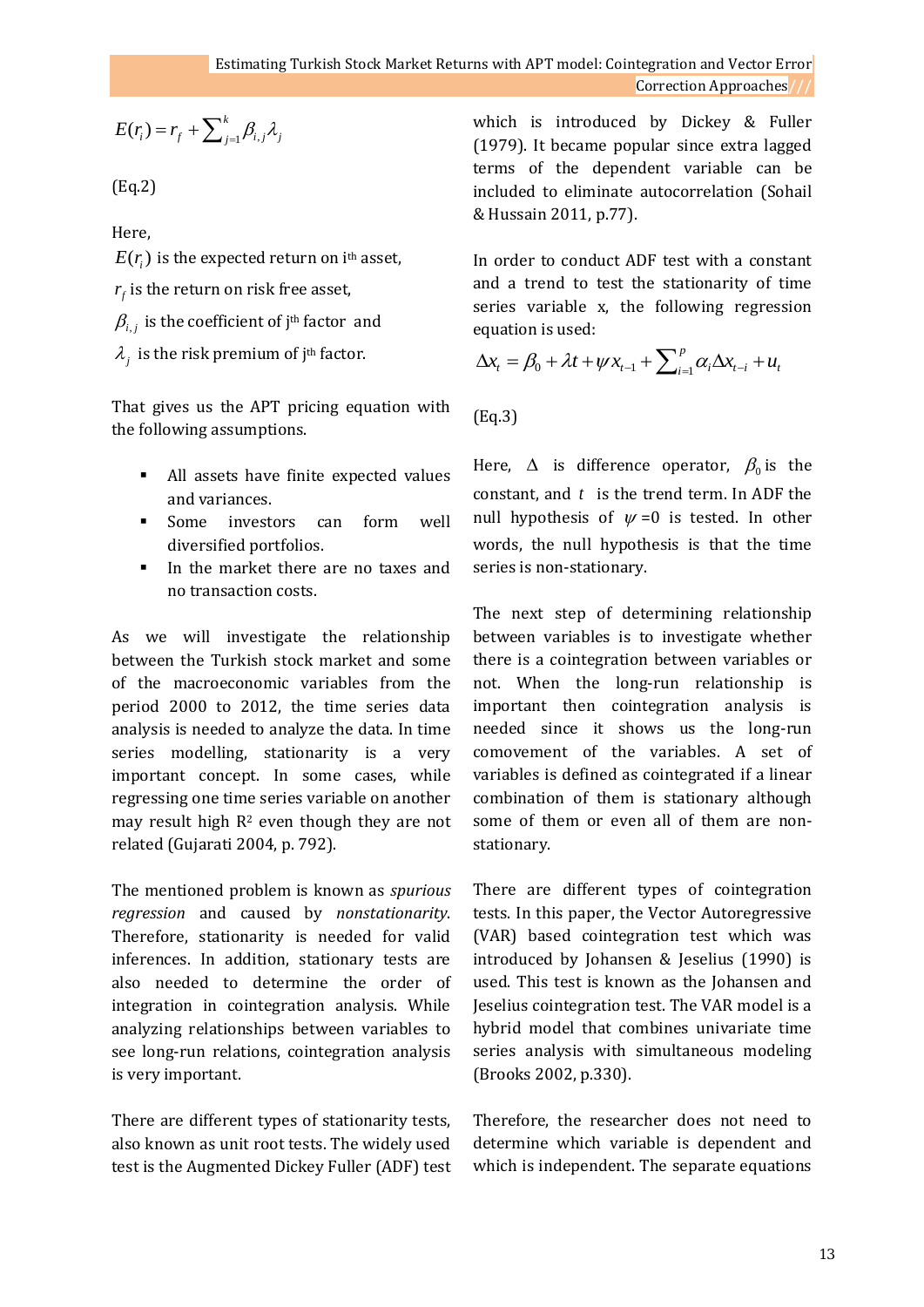of each variable in VAR include the lagged terms of all the variables. Suppose the system includes *"k"* variables that are I*(1)* , the VAR model with *p*-lags will be:

$$
x_t = \alpha_0 + \sum_{j=1}^p \beta_j x_{t-j} + u_t
$$

(Eq.4)

where,

 $\alpha_0$  is the *kx*1 vector of constants,

*t x* is the *kx*1 vector of non-stationary I*(1)* variable,

 $\beta_j$  is the  $\mathit{kxk}$  matrix of coefficients and

 $u_t$  is the  $kx1$  vector of residuals.

So as to use the Johansen and Jeselius cointegration test, the model given above needs to be turned into the VECM model given as (Brooks 2002, p. 403):

$$
\Delta x_{t} = \alpha_0 + \sum\nolimits_{j=1}^{p-1} \Gamma_j \Delta x_{t-j} + \Pi x_{t-k} + u_t
$$

(Eq.5)

here,

1  $\Pi = \sum_{j=1}^{p} \beta_j - I_k$  and  $\Gamma_i = \sum_{j=1}^{i}$  $\Gamma_i = \sum_{j=1}^i \beta_j - I_k$ 

 $\Delta$  is the difference operator,

 $I_k$  is the  $kxk$  identity matrix,

 $\Gamma_i$  represents the short-run adjustments,

 $\Pi$  is the long-run coefficient matrix.

The Johansen and Jeselius cointegration test is conducted by using rank of  $\Pi$  matrix *via* its Eigen Values. Suppose the Eigen Values are  $\lambda_1 \geq \lambda_2 \geq \cdots \geq \lambda_k$ . There are two test statistics for cointegration (Brooks, 2002). The first one is the Trace Test with the following test statistics.

$$
\lambda_{trace}(r) = -T \sum_{i=r+1}^{k} \ln(1-\hat{\lambda}_i)
$$

(Eq.6)

The second test is Maximum Eigen Value test with the following test statistics.

$$
\lambda_{\max}(r, r+1) = -T \ln(1 - \hat{\lambda}_{r+1})
$$

(Eq.7)

where,

*r* is the number of cointegrated vectors,

 $\hat{\lambda_i}$  is the estimated value for i<sup>th</sup> ordered Eigen value of  $\Pi$  matrix and

*T* is the number of usable observations.

The Trace Test is a joint test where the null hypothesis is that the number of cointegrated vectors is less than or equal to r. The Maximum Eigen Value test conducts separate tests on Eigen value where the null hypothesis is that the number of cointegrating vectors is r against an alternative of *(r+1)* (Brooks 2002, p. 404).

Since in VAR equations of each variable include lagged terms of all the variables, lag length is very important for modelling. In addition, the Johansen and Jeselius cointegration test is sensitive to the lag length. In this paper, the exact lag lengths are determined according to the Akaike Information Criterion (AIC) because it is flexible and it has no assumptions about the distributions.

When cointegration test is applied and no cointegration relation is found, then nonstationary variables can be transformed by taking the differences and the normal VAR model can be used directly. However, when there is cointegration relation and if the relationship between variables is very important, then using VECM will be more appropriate. In that case, there are two main problems of using first differences. First of all, when we use first differenced series then implicitly the error process is also differenced,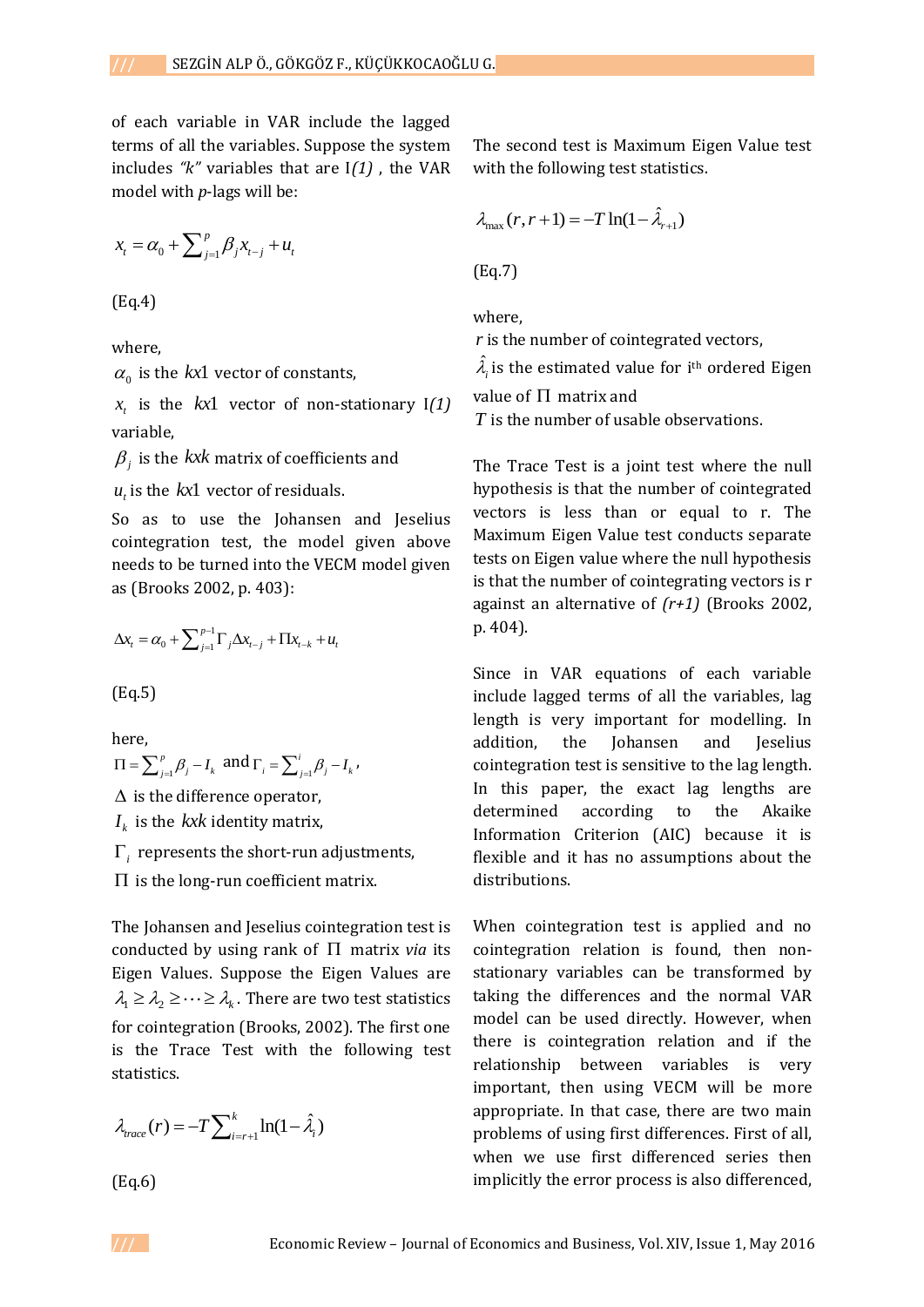which leads non-invertible moving average error process. Secondly, the model will not have a long-run solution (Asteriou & Hall 2007, p. 328).

VECM does not only include the lagged terms of the variables but also includes the first differences of the variables in separate equations. That means that it shows short-run and long-run relationships at the same time. When we analyze the VECM results, we may observe some meaningful relations between the variables and lag of variables but since each equation includes many lags of each variable it may be difficult to see which variable has a significant effect on others exactly.

Then, the last step of checking causality relation between the variables is needed. One of the popular causality tests is Granger Causality. In the test, the causality of each variable is tested by using null hypothesis for all lags of the variable In other words it shows whether one variable can be explained by the other or not.

# **2.3. Results of Estimation Tests for Turkish Equity Market**

The first step of our analysis is to test the stationary with ADF test. Table A2 in Appendix shows the ADF results for all the variables on the model including the intercept, intercept and trend and none of the components. It is seen that the null hypothesis that the series is non-stationary is rejected for all stock indices, interest rates and US dollar in their levels. However, macroeconomic variables such as GDP, inflation and oil price series are non-stationary in levels with %5 significance level.

After applying the test for GDP, inflation and oil price first differenced series, we got the results shown in Table A3. The results show that these series are stationary on first

difference level. If a non-stationary series becomes stationary when it is differenced d times then its integrating order is d. Then these three variables' integrating order is 1. If variables with differing orders of integration are combined, the combination will have an order of integration equal to largest (Brooks 2002, p. 405).

Then cointegration order for our models is one. For the optimal lag length determination (since the number of observations is limited) the AIC results are checked for lag 1 to 4. The AIC results for the models that include each stock index with all macroareconomic variables are shown in Table 4.

*Model-1* shows the results of model for *BIST 100* index. *Model-2* shows the results of model for BIST 30 index. *Model-3, Model-4, Model-5, Model-6, Model-7* and *Model-8* show the results for indices *BIST-50, BIST-SERV, BIST-REIT, BIST-FIN, BIST-IND, and BIST-TECH* respectively. As seen from Table A4 the optimal lag length for each model is four lags.

After determining the optimal lag length and order of cointegration, the Johansen and Jeselius cointegration test can be applied. As we have mentioned, this method uses Trace and Maximum Eigen Value statistics to test the cointegration relation between the variables. It also shows the number of cointegrated relations.

Table A5 shows the results of cointegration test for the models respectively. It is seen that for each model there are long-run relations between the variables. The table also shows that there are four cointegration equations for each model except *Model-4*.

Since we have found cointegration relation, then the model for each stock index is given as: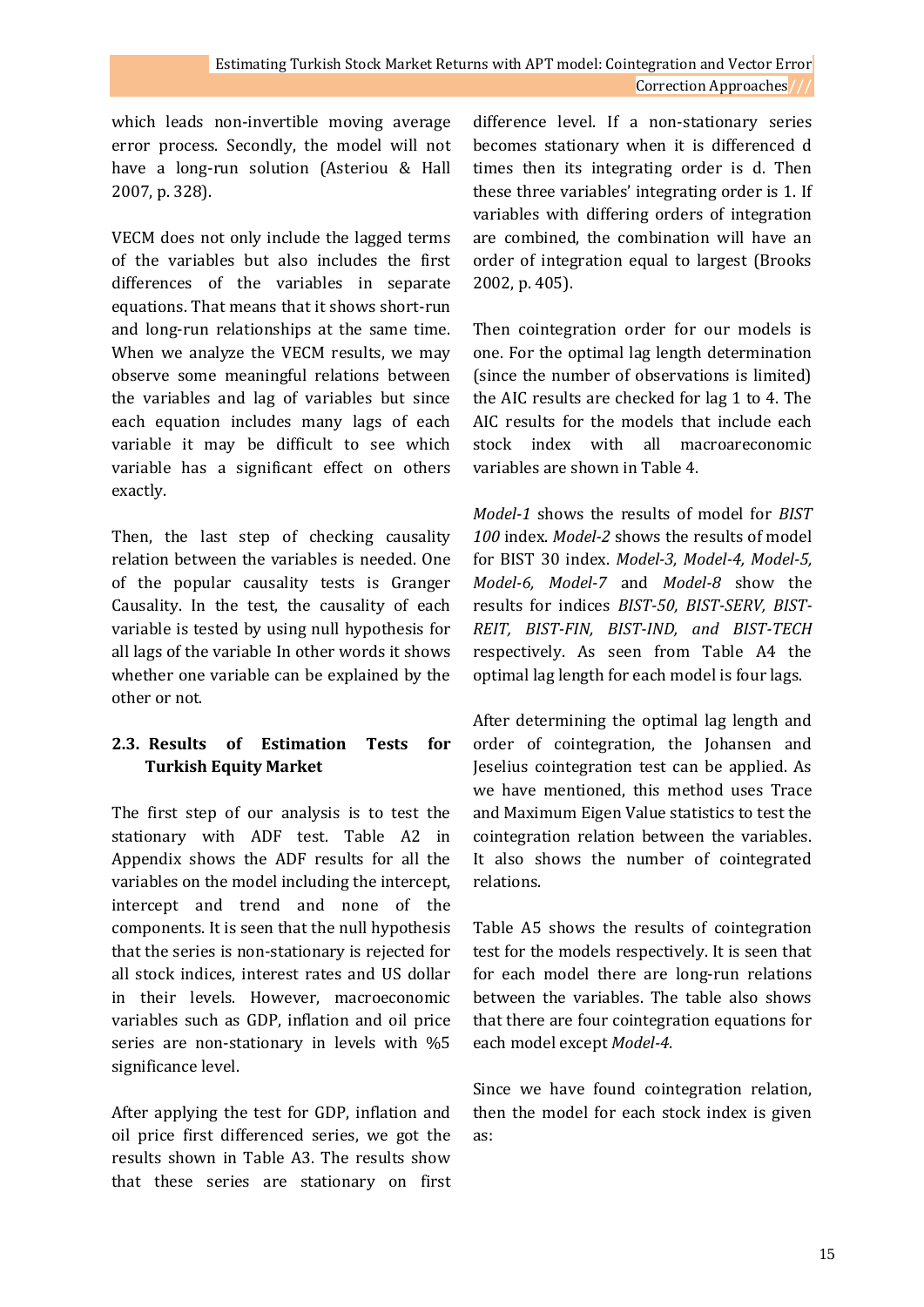$$
\Delta BIST_{i}^{i} = \alpha_{0} + \sum_{j=1}^{p-1} \beta_{i,j} \Delta BIST_{i-j}^{i} + \sum_{j=1}^{p-1} \beta_{2,j} \Delta DOLAR_{i-j} + \sum_{j=1}^{p-1} \beta_{2,j} \Delta GDP_{i-j} + \sum_{j=1}^{p-1} \beta_{2,j} \Delta INFO_{i-j} + \sum_{j=1}^{p-1} \beta_{2,j} \Delta INFO_{i-j} + \sum_{j=1}^{p-1} \beta_{2,j} \Delta DIL_{i-j} + \text{IBIST}_{i-k}^{i} + u_{i}
$$
\n
$$
+ \sum_{j=1}^{p-1} \beta_{2,j} \Delta INT_{i-j} + \sum_{j=1}^{p-1} \beta_{2,j} \Delta OIL_{i-j} + \text{IBIST}_{i-k}^{i} + u_{i}
$$
\n
$$
\text{in}
$$
\n
$$
[Eq.8]
$$

Table 2.2 shows the normalized cointegrating coefficients of the models. The bold coefficients are the significant coefficients. From the table we can observe the long-run relations. As can be seen from the tables given below, we have realized that generally macroeconomic variables have a significant effect on stock indices.

It is seen that GDP has a positive effect; inflation rate and interest rate have a negative significance long-run effect on main stock indices. The rest of the table shows the longrun relationships between sector index returns and macroeconomic variables. The significant macroeconomic variables change from one sector to another. However, interest rate is found as the common macroeconomic determinant and commonly negative effect on each sector index except the technology index. This result is consistent with the related literature.

| <b>BIST100(-1)</b> | $DOLLAR(-1)$ | $GDP(-1)$    | INFLATION(-1)        | INTEREST(-1)                     | $OIL(-1)$    | C            |
|--------------------|--------------|--------------|----------------------|----------------------------------|--------------|--------------|
| 1                  | $-0.151326$  | $-4.49E-08$  | 4.09E-05             | 0.532724                         | 0.000869     | 0.699419     |
| t values           | $[-1.41926]$ | $[-3.43244]$ | [3.44929]            | [3.64941]                        | [1.73490]    |              |
| $BIST30(-1)$       | $DOLLAR(-1)$ | $GDP(-1)$    | <b>INFLATION(-1)</b> | <b>INTEREST(-1)</b>              | $OIL(-1)$    | $\mathbf{C}$ |
| 1                  | $-0.277791$  | $-6.12E-08$  | 5.88E-05             | 0.615885                         | 0.001026     | 1.045274     |
| t values           | $[-2.36075]$ | $[-4.26859]$ | [4.51245]            | [3.84585]                        | [1.87508]    |              |
| $BIST50(-1)$       | $DOLLAR(-1)$ | $GDP(-1)$    | INFLATION(-1)        | INTEREST(-1)                     | $OIL(-1)$    | $\mathbf C$  |
| 1                  | $-0.203989$  | $-5.59E-08$  | 5.19E-05             | 0.618753                         | 0.00094      | 0.902044     |
| t values           | $[-1.83770]$ | $[-4.11718]$ | [4.20582]            | [4.10346]                        | [1.82020]    |              |
| BISTSERV(-1)       | DOLLAR(-1)   | $GDP(-1)$    | INFLATION(-1)        | $\overline{\text{INTEREST}}(-1)$ | $OIL(-1)$    | $\mathbf{C}$ |
| $\mathbf{1}$       | $-0.689394$  | $-8.58E-08$  | 5.96E-05             | 0.388743                         | 0.003085     | 2.009356     |
| t values           | $[-9.84608]$ | $[-11.0346]$ | [8.40330]            | [5.59738]                        | [12.7990]    |              |
|                    |              |              |                      |                                  |              |              |
| BISTREIT(-1)       | DOLLAR(-1)   | $GDP(-1)$    | <b>INFLATION(-1)</b> | INTEREST(-1)                     | $OIL(-1)$    | $\mathbf{C}$ |
| 1                  | 0.879489     | 2.82E-08     | $-4.07E-05$          | 1.023073                         | $-0.000858$  | $-1.36229$   |
| t values           | [5.41970]    | [1.2339]     | $[-2.15391]$         | [4.08110]                        | $[-0.94556]$ |              |
| $BISTFIN(-1)$      | $DOLLAR(-1)$ | $GDP(-1)$    | <b>INFLATION(-1)</b> | <b>INTEREST(-1)</b>              | $OIL(-1)$    | $\mathbf{C}$ |
| 1                  | $-0.301661$  | $-5.30E-08$  | 4.27E-05             | 0.46548                          | 0.001953     | 0.98546      |
| t values           | $[-2.32129]$ | $[-3.24664]$ | [2.92041]            | [2.41584]                        | [3.08271]    |              |
| BISTIND(-1)        | $DOLLAR(-1)$ | $GDP(-1)$    | INFLATION(-1)        | INTEREST(-1)                     | $OIL(-1)$    | $\mathbf{C}$ |
| 1                  | 0.243764     | -4.79E-09    | 1.52E-05             | 0.442058                         | $-0.00119$   | $-0.33428$   |
| t values           | [3.08401]    | $[-0.48077]$ | [1.71947]            | [3.99904]                        | $[-2.89925]$ |              |
| BISTTECH(-1)       | $DOLLAR(-1)$ | $GDP(-1)$    | INFLATION(-1)        | INTEREST(-1)                     | $OIL(-1)$    | $\mathbf{C}$ |
| 1                  | $-1.364617$  | 3.53E-07     | $-0.000161$          | -4.863006                        | $-0.00595$   | $-4.06303$   |

Table 2.2 Normalized Cointegrating Coefficients of Models in Turkish Security Market

 *\*The significant coefficients are written in bold.*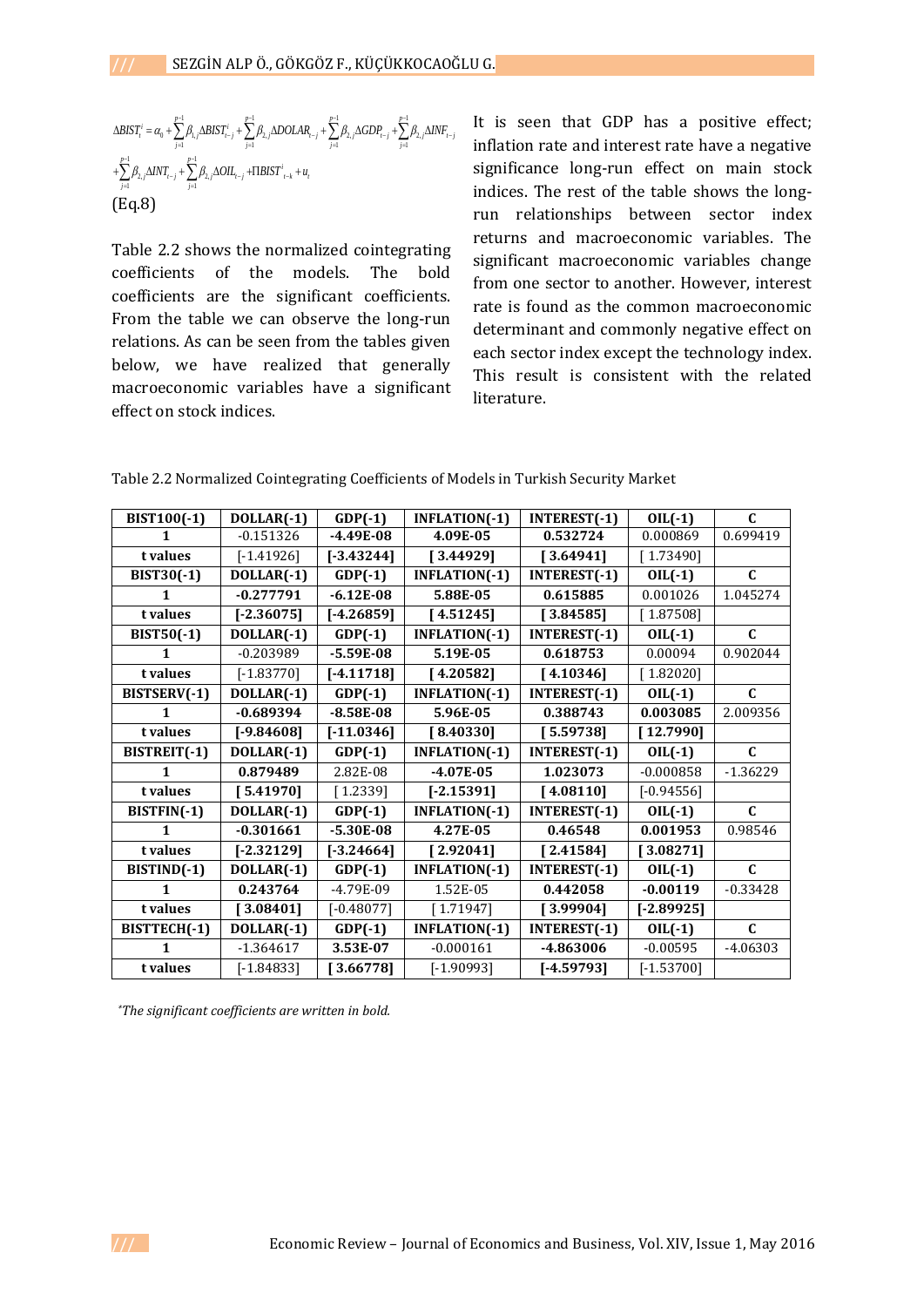| <b>Error Correction</b> | $X=D(BIST100)$                   | $X=D(BIST30)$        | $X=D(BIST50)$        | $X=D(BISTSERV)$ | $X = D(BISTREIT)$ | $X=D(BISTFIN)$ | $X=D(BISTIND)$ | $X = D(BISTTECH)$ |
|-------------------------|----------------------------------|----------------------|----------------------|-----------------|-------------------|----------------|----------------|-------------------|
| CointEq1                | $-1.59334$                       | $-1.26327$           | $-1.40758$           | $-1.55446$      | $-1.598888$       | $-1.462996$    | $-1.65907$     | $-0.218797$       |
| $D(X(-1))$              | 0.661653                         | 0.384080             | 0.510123             | 0.246107        | 0.374588          | 0.645154       | 0.465894       | $-0.900436$       |
| $D(X(-2))$              | 0.755227                         | 0.512274             | 0.629417             | 0.333436        | 0.570101          | 0.703522       | 0.678824       | $-0.655498$       |
| $D(X(-3))$              | 0.537250                         | 0.440257             | 0.492578<br>0.566493 |                 | 0.196267          | 0.595534       | 0.305723       | $-0.274643$       |
| $D(X(-4))$              | 0.257138                         | 0.282997             | 0.262595             | 0.314880        | $-0.090013$       | 0.377102       | $-0.023734$    | $-0.052374$       |
| $D(DOLLAR(-1))$         | $-1.05797$                       | $-1.04145$           | $-1.01946$           | $-1.01867$      | $-0.686588$       | $-1.222075$    | $-0.870781$    | $-0.753558$       |
| $D(DOLLAR(-2))$         | 1.060588                         | 0.909219             | 0.995226             | 0.192954        | 2.625200          | 1.228700       | 1.076996       | 0.253437          |
| $D(DOLLAR(-3))$         | 0.080547                         | 0.065262             | 0.108760             | 0.220857        | 0.320993          | 0.041912       | 0.070272       | $-0.011544$       |
| $D(DOLLAR(-4))$         | 0.114581                         | 0.117374             | 0.105204             | $-0.14629$      | 0.508381          | 0.193347       | 0.159988       | 0.202927          |
| $D(GDP(-1))$            | $-4.83E-08$                      | $-6.99E-08$          | $-5.78E-08$          | $-2.02E-07$     | 2.13E-07          | $-7.72E-08$    | 5.77E-08       | $-1.43E-08$       |
| $D(GDP(-2))$            | 8.04E-08                         | 4.52E-08             | 6.03E-08             | $-5.57E-08$     | 3.59E-07          | 7.20E-08       | 1.69E-07       | 6.67E-08          |
| $D(GDP(-3))$            | $-2.30E-08$                      | $-4.83E-08$          | $-3.22E-08$          | $-9.39E-08$     | 1.44E-07          | $-5.61E-08$    | 6.20E-08       | $-1.21E-08$       |
| $D(GDP(-4))$            | 2.76E-08                         | 3.59E-09             | 1.72E-08             | $-3.71E-08$     | 2.15E-07          | 1.37E-08       | 8.28E-08       | $-6.88E-08$       |
| $D(INFLATION(-1))$      | $-0.00044$                       | $-0.0004$            | $-0.00041$           | $-0.00051$      | $-0.000208$       | $-0.000615$    | $-0.000225$    | $-0.00064$        |
| D(INFLATION(-2))        | 0.000266                         | 0.000236             | 0.000241             | $-2.31E-05$     | 0.000544          | 0.000323       | 0.000337       | 2.57E-05          |
| D(INFLATION(-3))        | 0.000146                         | 9.17E-05             | 0.000145             | 1.11E-05        | 8.79E-05          | 5.03E-05       | 0.000215       | $-0.00019$        |
| $D(INFLATION(-4))$      | $-0.00022$                       | $-0.00026$           | $-0.00023$           | $-2.28E - 05$   | 4.50E-05          | $-0.000376$    | $-5.79E-05$    | $-0.000705$       |
| D(INTEREST(-1))         | 0.964677                         | 0.729288             | 0.866149             | 0.457800        | 1.991375          | 0.740573       | 1.125785       | $-0.868753$       |
| D(INTEREST(-2))         | 0.039172                         | $-0.13692$           | $-0.0096$            | $-0.22417$      | 0.372968          | $-0.289791$    | 0.300415       | $-1.421885$       |
| D(INTEREST(-3))         | 0.176339                         | 0.102732             | 0.155235             | $-0.29974$      | 0.415251          | 0.040820       | 0.282911       | $-1.136604$       |
| D(INTEREST(-4))         | 0.385699                         | 0.329297             | 0.372307             | 0.005127        | 0.659727          | 0.341956       | 0.402970       | $-0.300756$       |
| $D(OIL(-1))$            | 0.003984                         | 0.003698             | 0.003713             | 0.008465        | $-0.005145$       | 0.006175       | $-0.000521$    | 0.001678          |
| $D(OIL(-2))$            | $-0.0014$                        | $-0.00051$           | $-0.00104$           | 0.007510        | $-0.016541$       | 0.001603       | $-0.008825$    | $-0.001126$       |
| $D(OIL(-3))$            | 0.000404                         | 0.001869             | 0.001048             | 0.003789        | $-0.004709$       | 0.003385       | $-0.006436$    | $-0.002104$       |
| $D(OIL(-4))$            | 0.004618                         | 0.004304<br>0.004231 |                      | 0.005216        | $-0.00077$        | 0.006603       | 0.002256       | 0.002085          |
| $\mathbf{C}$            | 0.039276                         | 0.084571<br>0.050838 |                      | 0.180533        | $-0.331627$       | 0.137651       | $-0.134979$    | 0.479737          |
| <b>R-squared</b>        | 0.913231                         | 0.895115             | 0.905680             | 0.937812        | 0.909685          | 0.907027       | 0.879093       | 0.872464          |
| <b>F-Statistic</b>      | 6.735866<br>5.461949<br>6.145407 |                      | 9.651418             | 6.446331        | 6.243682          | 4.653320       | 4.378203       |                   |

Table 2.3 Results of Vector Error Correction Model for Models in Turkish Security Market

*\*The significant coefficients are written in bold.*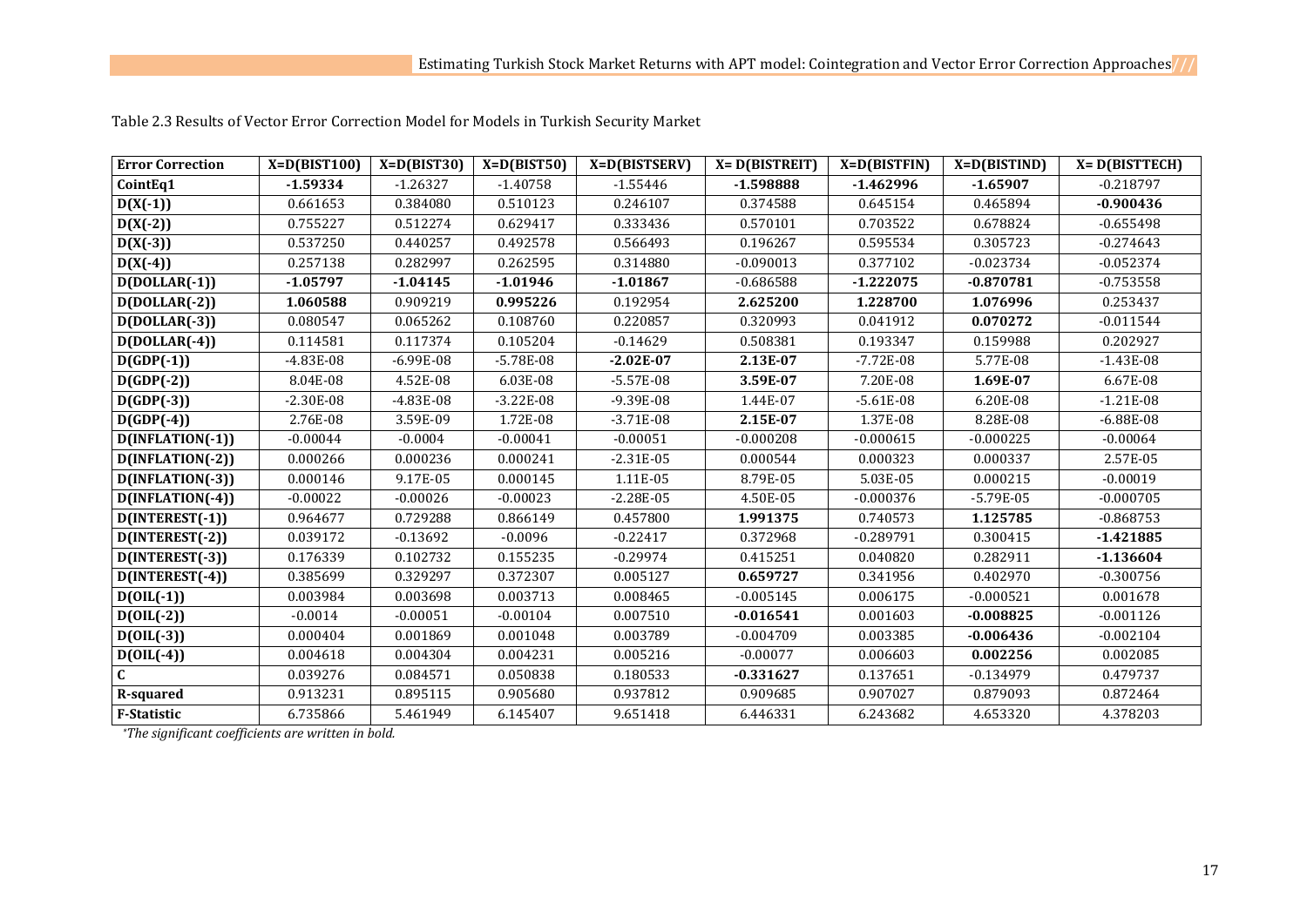Table 2.3 shows the error correction coefficients. Error correction coefficients show us the short-run effects for the variables. Mainly, in the VECM model there are coefficients of each variable for each equation.

However, in this paper our aim is to determine the effect of each macroeconomic variable to the stock indices. We have just given the coefficients of equations for stock indices. Again the coefficients given as bold character are the significant ones.

The US dollar rate has a short-run unidirectional significance effect on stock indices except the technology index. The only significant macroeconomic variable for the technology index is interest rate. The significant macroeconomic variable for main stock indices such as BIST-100, BIST-50 and BIST-30 is the dollar rate in the short-run.

| <b>Excluded</b> | Prob.   | Prob.   | Prob.   | Prob.   | Prob.   | Prob.   | Prob.   | Prob.   |
|-----------------|---------|---------|---------|---------|---------|---------|---------|---------|
|                 | Model-1 | Model-2 | Model-3 | Model-4 | Model-5 | Model-6 | Model-7 | Model-8 |
| D(DOLLAR)       | 0.0014  | 0.0164  | 0.0041  | 0.0045  | 0.0000  | 0.0092  | 0.0024  | 0.7946  |
| D(GDP)          | 0.2006  | 0.4059  | 0.3553  | 0.0320  | 0.0003  | 0.2787  | 0.0056  | 0.1620  |
| D(INFLATION)    | 0.4893  | 0.6206  | 0.5777  | 0.6143  | 0.2663  | 0.2826  | 0.4567  | 0.2563  |
| D(INTEREST)     | 0.101   | 0.2909  | 0.1727  | 0.2054  | 0.0006  | 0.2296  | 0.0453  | 0.0418  |
| D(OIL)          | 0.2588  | 0.4640  | 0.3781  | 0.2060  | 0.0004  | 0.2634  | 0.0045  | 0.9547  |
| All             | 0.0032  | 0.0245  | 0.0071  | 0.0000  | 0.0000  | 0.0049  | 0.0011  | 0.0003  |

Table 2.4 VEC Granger Causality/Block Exogeneity Wald Tests for Each Indices

*\*The significant coefficients are written in bold.*

Table 2.4 shows the Granger causality test results of the models with stock indices. The Granger causality test is appropriate to examine the short-run relations between two variables. The significance relations are given in bold. The results are consistent with VECM short-run coefficient results.

### **3. CONCLUSION AND REMARKS**

This paper examines the relationships between the main Turkish stock indices and some macroeconomic indicators of Turkish economy with the Johensen and Jeselius cointegration tests, VECM model and Granger Causality tests. In the study, in addition to the main stock indices such as *BIST 100, BIST 50* and *BIST 30*, the sectoral stock indices were also used, such as *BIST-SERV, BIST-REIT, BIST-FIN, BIST-IND and BIST-TECH* representing the performances of service, real estimate, financial, industrial and technology sectors.

From the literature it is known that generally the individual stock prices may be subject to the firm specific factors. However main stock indices are expected to be influenced by macroeconomic factors. There are studies investigating the effect of macroeconomic factors on *BIST-100* but there is limited research about sectoral indices.

We have analyzed the effects of macroeconomic factors which differ in each financial sector equities of Turkey. Our empirical findings support our mentioned thesis. The results of cointegration analyses reveal that generally macroeconomic variables have long-run effect when determining the returns of stock indices.

On the other side, the VECM and Granger Causality results have shown that the significant macroeconomic variables change depending upon the sector. The finance sector is affected by the US dollar rate. However, the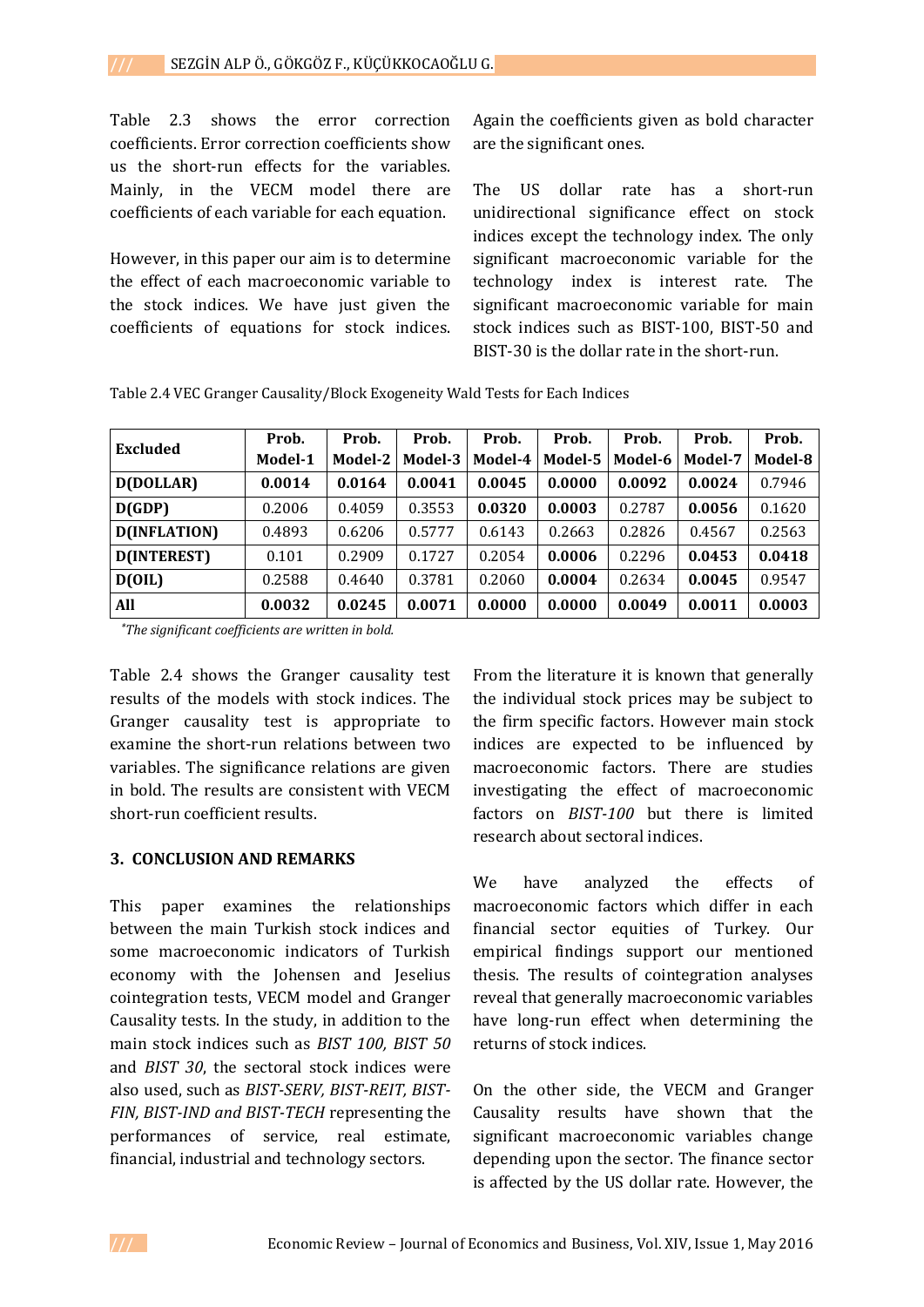only macroeconomic variable affecting the technology sector is interest rate.

Finally, our results have shown that significant macroeconomic variables vary depending upon sectors and have long-run effect in determining stock indices and that empirical tests of APT provide robust estimations in analyzing the Turkish stock market.

### **ACKNOWLEDGEMENT**

Authors would like to thank to Editor and Referees for making the manuscript more comprehensive.

# **REFERENCES**

- 1. Abdalla I.S.A. & Murinde V. (1997). Exchange Rate and Stock Price Interactions: Evidence on India, Korea, Pakistan and Philippines. Applied Financial Economics. 7, pp. 25-35.
- 2. Abdullah, D. A. & Hayworth, S. C. (1993). Macro Econometrics of Stock Price Fluctuations. Quarterly Journal of Business and Economics. 32 (1), pp. 50-67.
- 3. Açıkalın, S., Aktaş, R. & Ünal, S. (2008). Relationships between Stock Markets and Macroeconomic Variables: An Empirical Analysis of the Istanbul Stock Exchange. Investment Management and Financial Innovations. 1, pp. 8-16.
- 4. Asteriou, D. & Hall, S.G. (2007). Applied Econometrics: A Modern Approach using Eviews and Microfit. Palgrave Macmillan, Hampshire: New York.
- 5. Bekhet, H. A. & Mugahableh M. I. (2012). Investigating Equilibrium Relationship between Macroeconomic Variables and Malaysian Stock Market Index through Bounds Tests Approach.

International Journal of Economics and Finance. 4(10), pp. 69-81.

- 6. Borsa İstanbul (BIST), (2012). A Year of Change and Investment, Annual Report.
- 7. Brooks, C. (2002). Inroductory Econometrics for Finance. Cambridge University Press, London.
- 8. Capital Markets Boards of Turkey (CMBT), (2012). Annual Report.
- 9. Chamberlain, G. & Rothschild M. (1983). Arbitrage, Factor Structure, Mean-Variance Analysis and Large Asset Market. Econometrica. 51, pp. 1281-1304.
- 10. Chaudhuri, K. & Smiles, S. (2004). Stock Market and Aggregate Economic Activity: Evidence from Australia. Applied Financial Economics. 14(2), pp. 121-129.
- 11. Chen N, Roll R & Ross SA. (1986). Economic Forces and The Stock Market. Journal of Business. 59 pp. 383-403.
- 12. Cheung Y. & Ng L.K. (1998). International Evidence on the Stock Market and Aggregate Economic Activity. Journal of Empirical Finance. 5, pp. 281-296.
- 13. Çifter, A. & Özün, A. (2007). Estimating The Effects of Interest Rates on Share Prices Using Multi-Scale Causality Test In Emerging Markets: Evidence from Turkey. MPRA paper no. 2485.
- 14. Darrat, A. F. & Dickens, R. N. (1999). On the Interrelationships among Real, Monetary, and Financial Variables. Applied Financial Economics. 9 (3), pp. 289-293.
- 15. Dasgupta, R. (2012). Long-run and Short-Run Relationships between BSE SENSEX and Macroeconomic Variables. International Research Journal of Finance and Economics. 95, pp. 135- 150.
- 16. Dickey, D. & Fuller W. (1979). Distribution of the Estimators for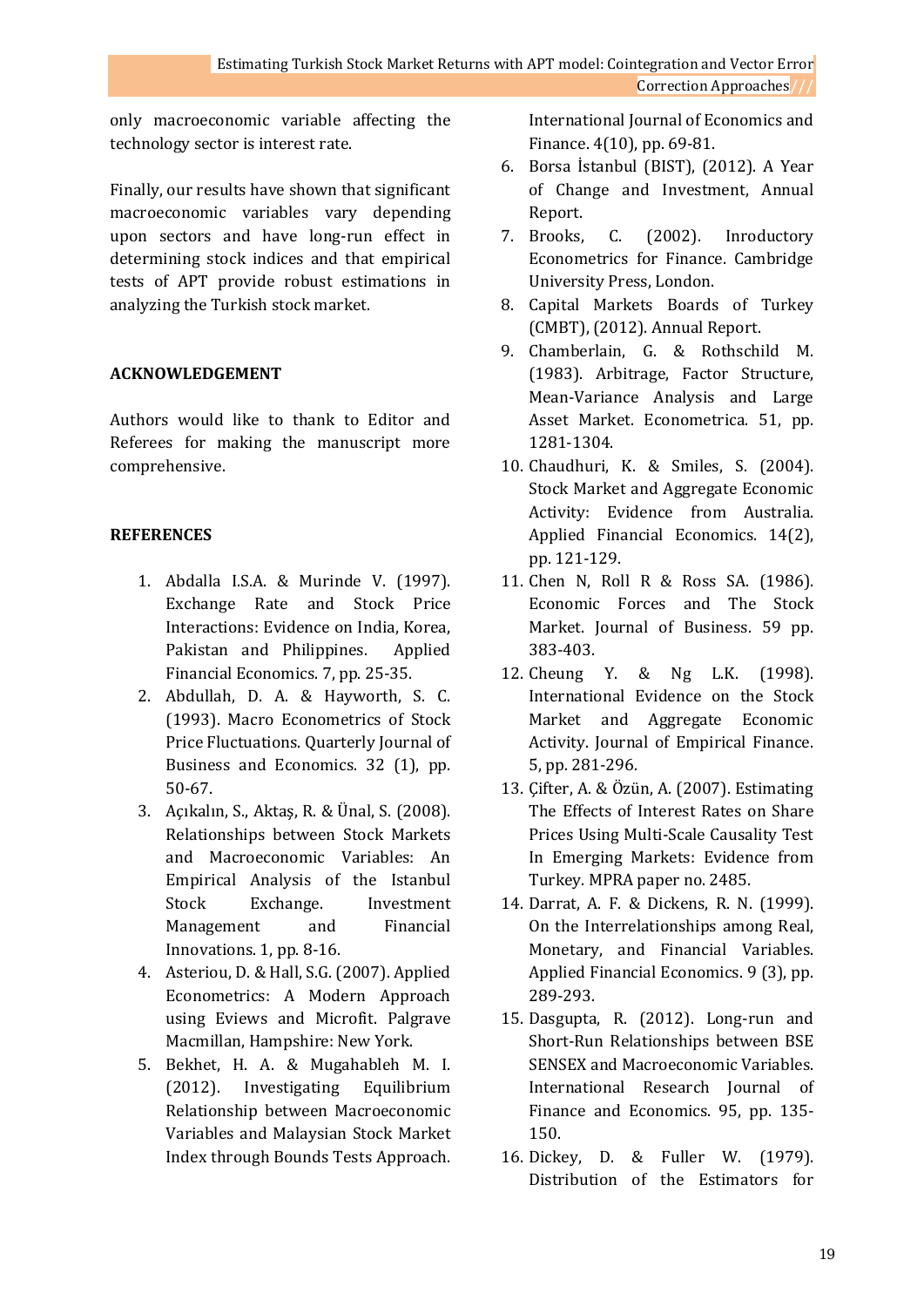Autoregressive Time Series with a Unit Root. Journal of the American Statistical Association. 74(366), pp. 427-431.

- 17. Fama E.F. (1990). Stock Returns, Expected Returns, and Real Activity. Journal of Finance. 45 pp.1089–1108.
- 18. Fama, E.F. & French, K.R. (1992). The Cross-Section of Expected Stock Returns. The Journal of Finance. 47(2), pp.427-465.
- 19. Ferson, W.E. & Harvey, C.R. (1991). The Variation of Economic Risk Premiums. Journal of Political Economy. 99, pp. 385-415.
- 20. Gujarati, D. N. (2004). Basic Econometrics. 4th Ed. New York: The McGraw-Hill.
- 21. Gunasekarage A. Pisdtasalasai, A. & Power, D. (2004). Macro-economic Influence on the Stock Market: Evidence from an Emerging Market in South Asia. Journal of Emerging Market Finance. 3 (3), pp. 285-304.
- 22. Hasan, A. & M. Tarij, J. (2009). An Empirical Investigation of the Causal Relationship among Monetary Variables and Equity Market Returns. The Lahore Journal of Economics. 14 (1), pp. 115-137.
- 23. Harrington, D. R. (1987). Modern Portfolio Theory, The Capital Asset Pricing Model & Arbitrage Pricing Theory: A User's Guide (2nd ed.). Englewood Cliffs, New Jersey: Prentice-Hall.
- 24. Huberman, G. (1982). A Simple Approach to Arbitrage Pricing Theory. Journal of Economic Theory. 28, pp.183-191.
- 25. Ibrahim, M. H. (1999). Macroeconomic Variables and Stock Prices in Malaysia: An Empirical Analysis. Asian Economic Journal. 13 (2), pp. 219-231.
- 26. Inan, H. (2011). Macroeconomic Factors and the Arbitrage Pricing Model for the Turkish Stock Market, A

master thesis submitted to Istanbul Bilgi University, Institute of Social Sciences Department of International Finance.

- 27. Johansen, S. & Juselius K. (1990). Maximum Likelihood Estimation and Inference on Cointegration with Application to the Demand for Money. Oxford Bulletin of Economics and Statistics. 52, pp. 169-210.
- 28. Kasman, S., Vardar, G. & Tunç. G. (2011). The Impact of Interest Rate and Exchange Rate Volatility on Banks' Stock Returns and Volatility: Evidence from Turkey. Economic Modelling. 28, pp. 1328-1334.
- 29. Lintner, J. (1965). The Valuation of Risk Assets and Selection of Risky Investmentsin Stock Portfolios and Capital Budgets. Review of Economics and Statistics. 47 pp.13-37.
- 30. Maghayereh, A. (2003). Causal Relations among Stock Prices and Macroeconomic Variables in the Small Open Economy of Jordan. JKAU: Econ. & Adm. 17(2), pp. 3-12.
- 31. Markowitz, H. (1952). The Journal of Finance. 7(1), pp. 77-91.
- 32. Mossin, J. (1966). Equilibrium in a Capital Market. Econometrica. 34, pp.768-783.
- 33. Muradoglu G & Metin, K. (1996). Efficiency of the Turkish Stock Exchange with respect to Monetary Variables: A Cointegration Analysis. European Journal of Operational Research. 90(3), pp. 566-576.
- 34. Muradoglu, G. Metin, K. & Argac, R. (2001). Is There a Long-Run Relationship between Stock Returns and Monetary Variables: Evidence From an Emerging Market? Applied Financial Economics. 11, pp. 641-649.
- 35. Muzır, A., Bulut, N. & Şengül, S. (2010). The Prediction Performance of Asset Pricing Models and Their Capability of Capturing the Effects of Economic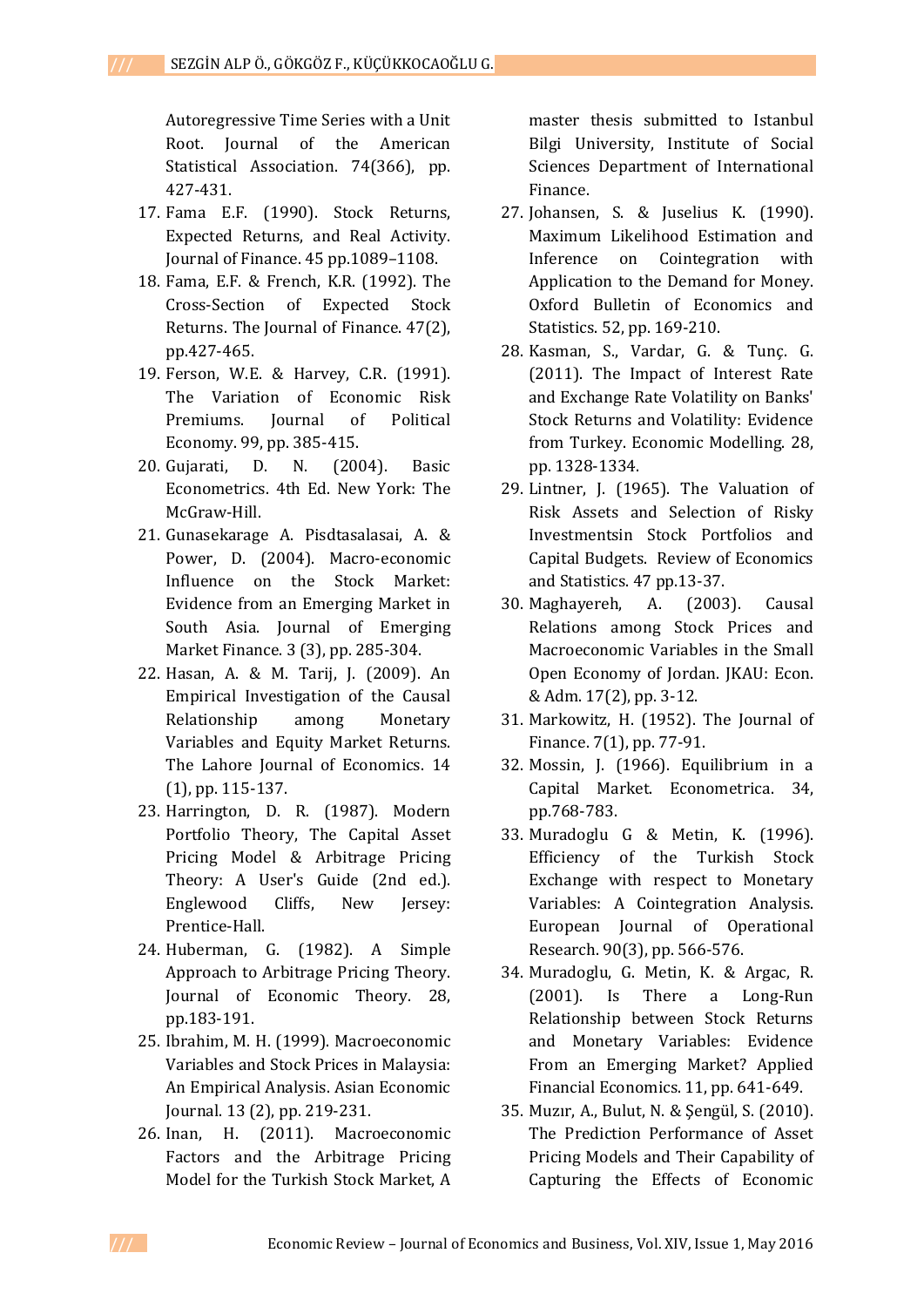Crises: The Case of Istanbul Stock Exchange. Journal of Business Research. 2(3), pp. 3-24.

- 36. Özlen, Ş. & Ergun, U. (2012). Macroeconomic Factors and Stock Returns. International Iournal of Academic Research in Business and Social Science. 2(9), pp. 315-343.
- 37. Rahman, M. & Mustafa, M. (2008). Influences of Money Supply and Oil Prices on U.S. Stock Market. North American Journal of Finance and Banking Research. 2(2), pp. 1-12.
- 38. Rjoub, H., Türsoy, T. & Günsel, N. (2009). The Effects of Macroeconomic Factors on Stock Returns: Istanbul Stock Market. Studies in Economics and Finance. 26, pp. 36-45.
- 39. Roll, R. & Ross, S.A. (1980). An Empirical Investigation of the Arbitrage Pricing Theory. Journal of Finance. 35, pp. 1073-1103.
- 40. Ross, S.A. (1976). The Arbitrage Pricing Theory of Capital Assets Pricing. Journal of Economic Theory. 13, pp. 341-360.
- 41. Sharpe, W.F. (1964). Capital Asset Prices: A Theory of Market Equilibrium under Conditions of Risk. Journal of Finance. 19, pp.425-442.
- 42. Sohail, N. & Hussain, Z. (2011). The Macroeconomic Variables and Stock Returns in Pakistan: The Case of KSE 100 Index. International Research Journal of Finance and Economics. 80, pp. 76-83.
- 43. Thornton, J. (1998). Real Stock Prices and The Long-Run Demand for Money in Germany. Applied Financial Economics. 8(5), pp. 513-517.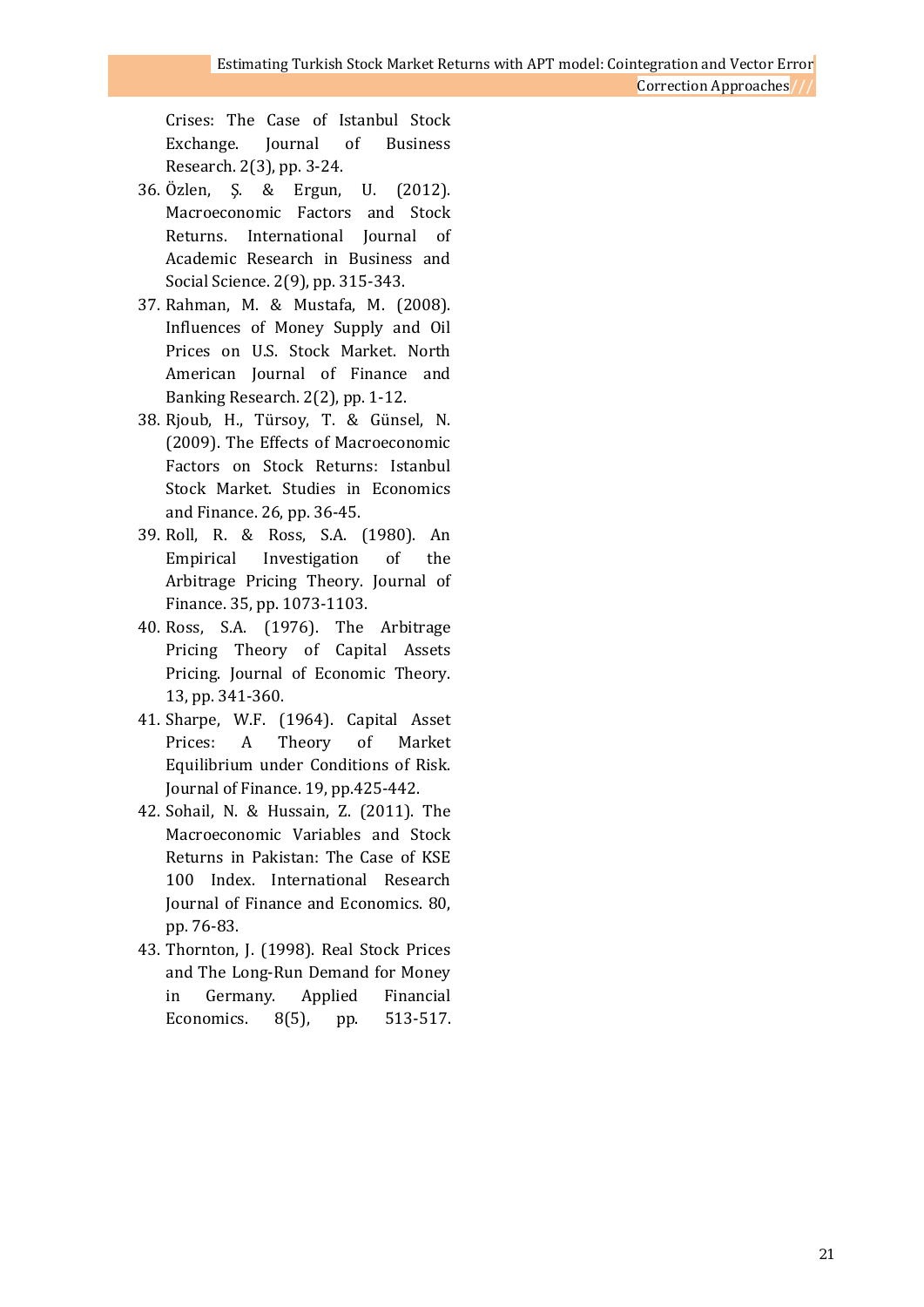# **4. APPENDIX**

Table A1. Descriptive Statistics of the Data Set

|                                       |                           |                   |                      | <b>BIST-100   BIST-50   BIST-30   BIST-IND  </b> | <b>BIST-SERV</b> | <b>BIST-REIT</b> | <b>BIST-FIN</b> | <b>BIST-TECH</b> | <b>GDP</b>  | <b>INTEREST</b> | <b>INFLATION</b> | <b>OIL</b> | <b>DOLLAR</b>      |
|---------------------------------------|---------------------------|-------------------|----------------------|--------------------------------------------------|------------------|------------------|-----------------|------------------|-------------|-----------------|------------------|------------|--------------------|
| <b>Mean</b>                           | 0.031034 0.030748 0.03041 |                   |                      | 0.034908                                         | 0.024357         | 0.013936         | 0.032443        | 0.011729         | 23060351    | $-0.02849$      | 11236.43         | 89.045     | 1.429523           |
| <b>Median</b>                         |                           |                   |                      | 0.030986   0.02464   0.050325   0.043243         | 0.050491         | 0.038702         | 0.054114        | 0.016654         | 23528095    | $-0.029422$     | 11311.49         | 76.82166   | 1.44947            |
| <b>Maximum</b>                        | 0.57283                   |                   |                      | 0.5677040.559698 0.452933                        | 0.729079         | 0.408641         | 0.598347        | 0.792676         | 31088173    | 0.343158        | 17831.58         | 216.5041   | 1.83121            |
| <b>Minimum</b>                        | $-0.364$                  |                   | $-0.35648[-0.34631]$ | $-0.30161$                                       | $-0.40659$       | $-0.39262$       | $-0.46109$      | $-0.62071$       | 15419915    | $-0.370472$     | 3320.933         | 18.70536   | 0.67886            |
| Std. Dev.                             |                           |                   |                      | 0.193248 0.193922 0.194926 0.162702              | 0.191022         | 0.213281         | 0.22381         | 0.252005         | 4133602     | 0.139337        | 3966.529         |            | 54.44363  0.215754 |
| <b>Skewness</b>                       |                           |                   |                      | 0.266304 0.2559650.250632 0.160891               | 0.511002         | $-0.12197$       | 0.080461        | 0.27422          | $-0.144202$ | $-0.005618$     | $-0.19153$       | 0.720548   | $-1.15205$         |
| <b>Kurtosis</b>                       | 3.104314                  | 3.03148   2.93491 |                      | 2.813866                                         | 5.85691          | 2.094435         | 2.928886        | 4.078865         | 2.036757    | 3.261929        | 2.129425         |            | 2.459945  6.015584 |
| Jarque-Bera 0.576834 0.515166 0.50036 |                           |                   |                      | 0.270621                                         | 18.02925         | l.722468         | 0.060616        | 2.868444         | 1.979905    | 0.134603        | 1.771579         |            | 4.638148 28.20518  |
| <b>Probability</b>                    | 0.749449 0.772917 0.77866 |                   |                      | 0.873445                                         | 0.000122         | 0.42264          | 0.970147        | 0.238301         | 0.371594    | 0.934913        | 0.412388         |            | 0.098365 0.000001  |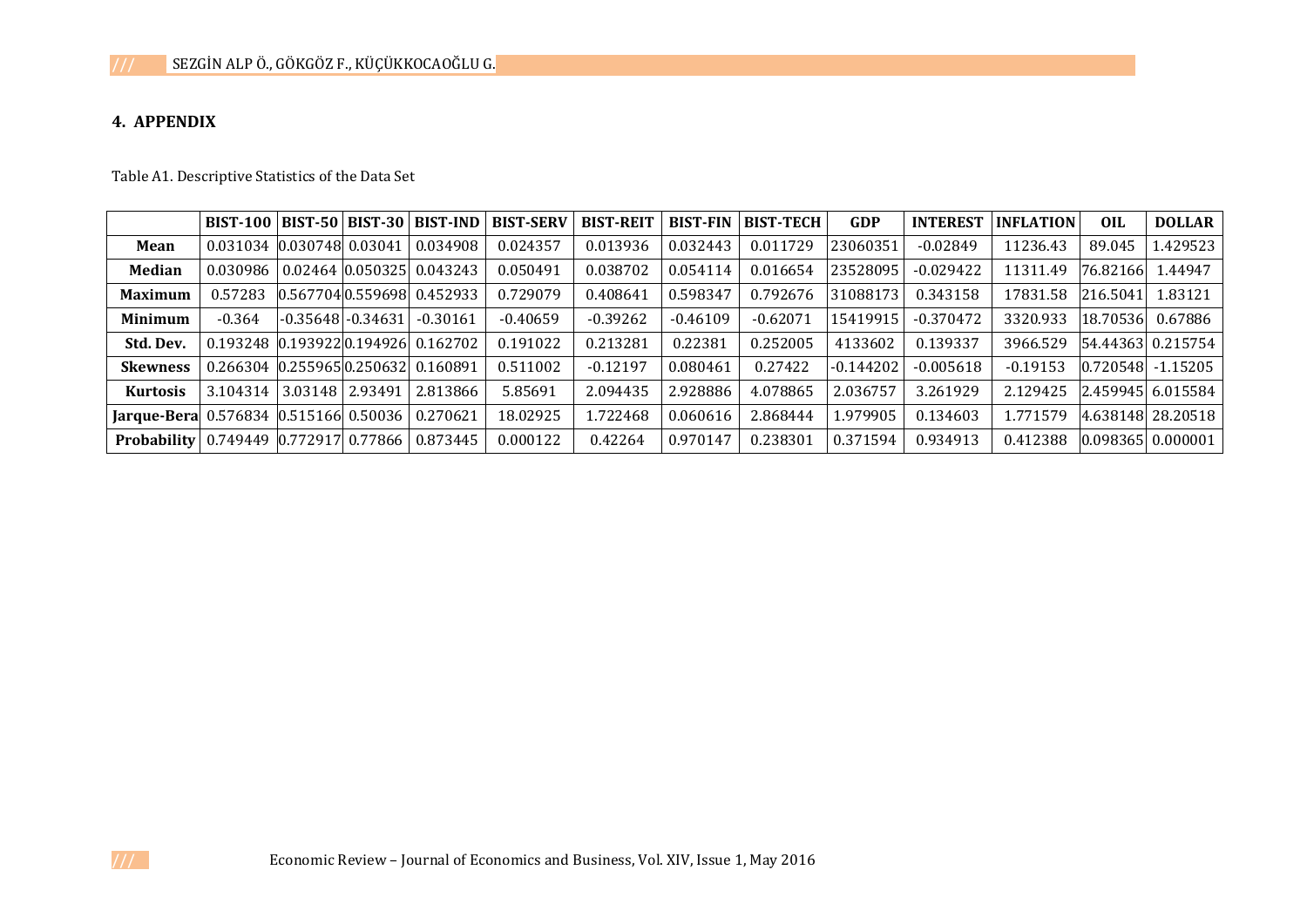| Table A2. ADF Stationary Test Results of Variables on Their Own Levels |  |  |  |
|------------------------------------------------------------------------|--|--|--|
|------------------------------------------------------------------------|--|--|--|

|                             |                           | <b>BIST-100</b>  |                 |                  | <b>BIST-50</b>   |                 |              | <b>BIST-30</b>  |                 |
|-----------------------------|---------------------------|------------------|-----------------|------------------|------------------|-----------------|--------------|-----------------|-----------------|
|                             | none                      | intercept        | intercept/trend | none             | intercept        | intercept/trend | none         | intercept       | intercept/trend |
| <b>ADF</b> test statistics  | $-7.10977$                | -7.303836        | $-7.218756$     | $-7.08586$       | $-7.27627$       | $-7.218756$     | $-7.08312$   | $-7.2667$       | $-7.183965$     |
| Prob                        | $\theta$                  | $\mathbf{0}$     | $\mathbf{0}$    | $\mathbf{0}$     | $\mathbf{0}$     | $\overline{0}$  | $\mathbf{0}$ | $\mathbf{0}$    | $\mathbf{0}$    |
| <b>Test critical values</b> |                           |                  |                 |                  |                  |                 |              |                 |                 |
| $1\%$                       | $-2.6162$                 | $-3.581152$      | -4.170583       | $-2.6162$        | $-3.58115$       | -4.170583       | $-2.6162$    | $-3.58115$      | -4.170583       |
| 5%                          | $-1.94814$                | $-2.926622$      | $-3.51074$      | $-1.94814$       | $-2.92662$       | $-3.51074$      | $-1.94814$   | $-2.92662$      | $-3.51074$      |
|                             |                           | <b>BIST-SERV</b> |                 |                  | <b>BIST-REIT</b> |                 |              | <b>BIST-FIN</b> |                 |
|                             | none                      | intercept        | intercept/trend | none             | intercept        | intercept/trend | none         | intercept       | intercept/trend |
| <b>ADF</b> test statistics  | $-8.31242$                | $-8.508668$      | $-8.43482$      | $-6.56633$       | $-6.52354$       | $-6.4786$       | $-7.19686$   | $-7.3367$       | $-7.253507$     |
| Prob                        | $\mathbf{0}$              | $\mathbf{0}$     | $\bf{0}$        | $\bf{0}$         | $\boldsymbol{0}$ | $\mathbf{0}$    | $\bf{0}$     | $\bf{0}$        | $\mathbf{0}$    |
| <b>Test critical values</b> |                           |                  |                 |                  |                  |                 |              |                 |                 |
| <b>1%</b>                   | $-2.6162$                 | $-3.581152$      | -4.170583       | $-2.6162$        | $-3.58115$       | -4.170583       | $-2.6162$    | $-3.58115$      | -4.170583       |
| 5%                          | $-1.94814$                | $-2.926622$      | $-3.51074$      | $-1.94814$       | $-2.92662$       | $-3.51074$      | $-1.94814$   | $-2.92662$      | $-3.51074$      |
|                             |                           | <b>BIST-TECH</b> |                 |                  | <b>GDP</b>       |                 |              | <b>INTEREST</b> |                 |
|                             | none                      | intercept        | intercept/trend | none             | intercept        | intercept/trend | none         | intercept       | intercept/trend |
| <b>ADF</b> test statistics  | $-7.43958$                | -7.385602        | -7.553094       | 1.842816         | $-0.6777$        | $-3.171263$     | -4.32049     | $-4.465$        | $-4.401195$     |
| Prob                        | $\theta$                  | $\theta$         | $\Omega$        | 0.9827<br>0.8411 |                  | 0.104           |              | 0.0008          | 0.0054          |
| <b>Test critical values</b> |                           |                  |                 |                  |                  |                 |              |                 |                 |
| 1%                          | $-2.6162$                 | $-3.581152$      | -4.170583       | $-2.62259$       | $-3.60099$       | -4.192337       | $-2.6162$    | $-3.58115$      | -4.170583       |
| 5%                          | $-1.94814$                | $-2.926622$      | $-3.51074$      | $-1.9491$        | $-2.935$         | $-3.520787$     | $-1.94814$   | $-2.92662$      | $-3.51074$      |
|                             |                           | <b>INFLATION</b> |                 |                  | <b>OIL</b>       |                 |              | <b>DOLLAR</b>   |                 |
|                             | none                      | intercept        | intercept/trend | none             | intercept        | intercept/trend | none         | intercept       | intercept/trend |
| <b>ADF</b> test statistics  | 7.36723                   | $-2.061761$      | $-4.762287$     | 1.003662         | $-0.55204$       | -2.944919       | 0.926223     | $-3.56927$      | $-3.527956$     |
| Prob                        | 1                         | 0.2606           | 0.0024          | 0.9144           | 0.871            | 0.1586          | 0.9029       | 0.0103          | 0.0481          |
| <b>Test critical values</b> |                           |                  |                 |                  |                  |                 |              |                 |                 |
| $1\%$                       | $-2.6162$                 | $-3.581152$      | $-4.219126$     | $-2.6162$        | $-3.58115$       | -4.170583       | $-2.6162$    | $-3.58115$      | -4.170583       |
| 5%                          | $-1.94814$<br>$-2.926622$ |                  | -3.533083       | $-1.94814$       | $-2.92662$       | $-3.51074$      | $-1.94814$   | $-2.92662$      | $-3.51074$      |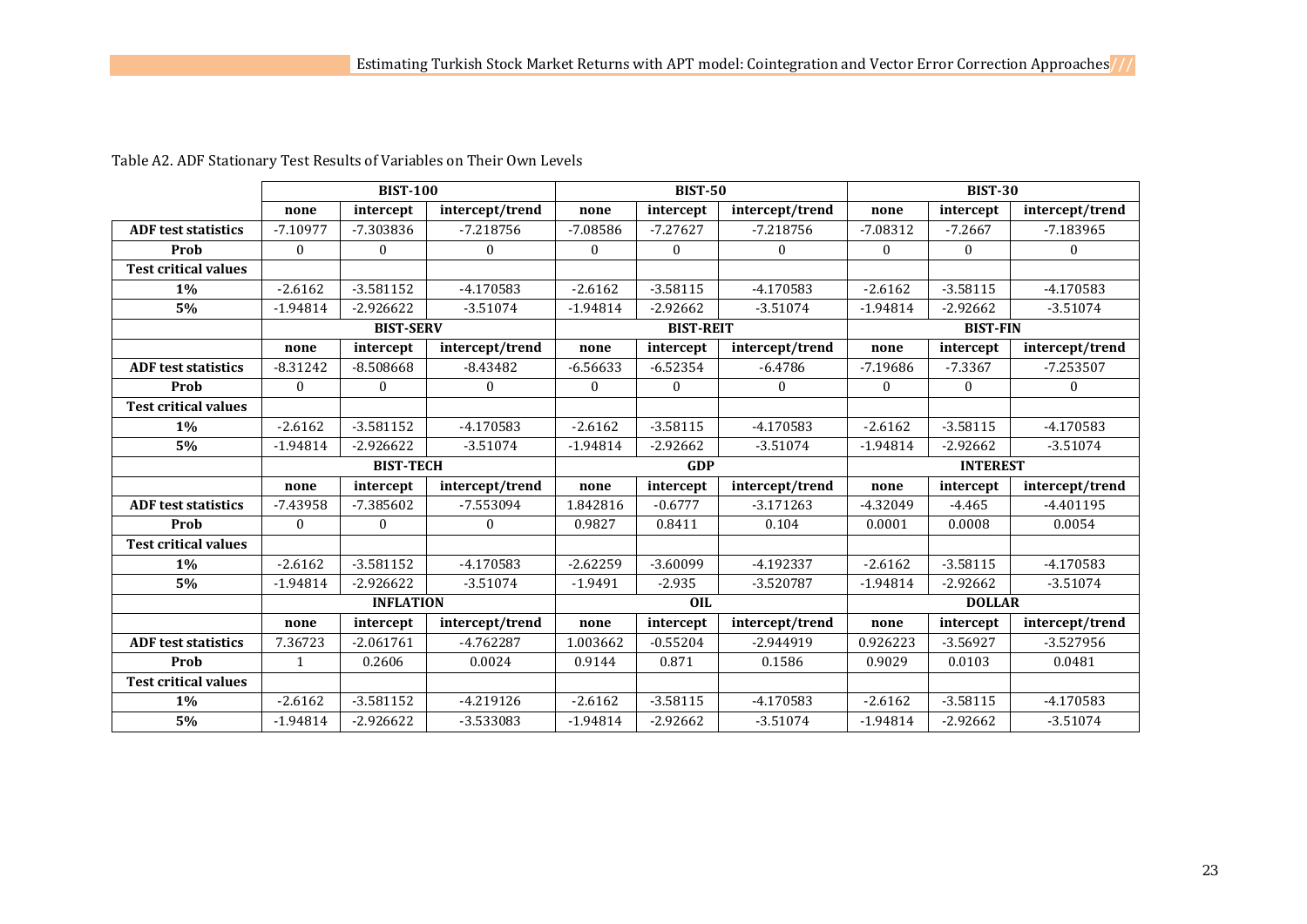|                             |                                         | AGDP        |             |            | <b>AINFLATION</b> |                 | $\Delta OIL$ |            |                 |  |
|-----------------------------|-----------------------------------------|-------------|-------------|------------|-------------------|-----------------|--------------|------------|-----------------|--|
|                             | intercept/trend<br>intercept<br>none    |             |             |            | intercept         | intercept/trend | none         | intercept  | intercept/trend |  |
| <b>ADF</b> test statistics  | $-1.86804$<br>$-2.958651$<br>$-2.91338$ |             |             | $-1.20611$ | $-3.76114$        | $-2.421623$     | $-7.3122$    | $-7.67409$ | $-4.625614$     |  |
| Prob                        | 0.0595<br>0.0474<br>0.169               |             |             |            | 0.0066            | 0.3632          |              |            | 0.0033          |  |
| <b>Test critical values</b> |                                         |             |             |            |                   |                 |              |            |                 |  |
| 1%                          | $-3.600987$<br>$-2.62119$<br>-4.198503  |             |             | $-2.62896$ | $-3.60099$        | -4.219126       | $-2.61736$   | $-3.58474$ | -4.205004       |  |
| 5%                          | $-1.94889$                              | $-2.935001$ | $-3.523623$ | $-1.95012$ | $-2.935$          | -3.533083       | $-1.94831$   | $-2.92814$ | $-3.526609$     |  |

Table A3. ADF Stationary Test Results of Variables on First Differences

Table A4. Akaike Information Criterion Results for Optimal Lag Lengths.

|     | Model-1    | Model-2   | Model-3    | Model-4    | Model-5   | Model-6    | Model-7    | Model-8    |
|-----|------------|-----------|------------|------------|-----------|------------|------------|------------|
| Lag | <b>AIC</b> | AIC       | <b>AIC</b> | <b>AIC</b> | AIC       | <b>AIC</b> | <b>AIC</b> | <b>AIC</b> |
|     | 54.71130   | 54.70394  | 54.68744   | 54.48273   | 54.64111  | 55.00984   | 54.98680   | 55.43495   |
|     | 48.22078   | 48.21863  | 48.19515   | 47.75262   | 48.02825  | 48.44005   | 48.59156   | 49.17774   |
|     | 45.30296   | 45.26799  | 45.21951   | 45.30869   | 45.35252  | 45.93061   | 45.53847   | 46.50393   |
|     | 43.51810   | 43.43617  | 43.39272   | 43.83036   | 43.06639  | 44.38277   | 43.66126   | 45.37072   |
| 4   | 39.52722*  | 39.37770* | 39.52302*  | 39.15082*  | 36.39486* | 39.51639*  | 39.87689*  | 42.40632*  |

*\* Indicates lag order selected by the criterion.*

 *AIC: Akaike information criterion*